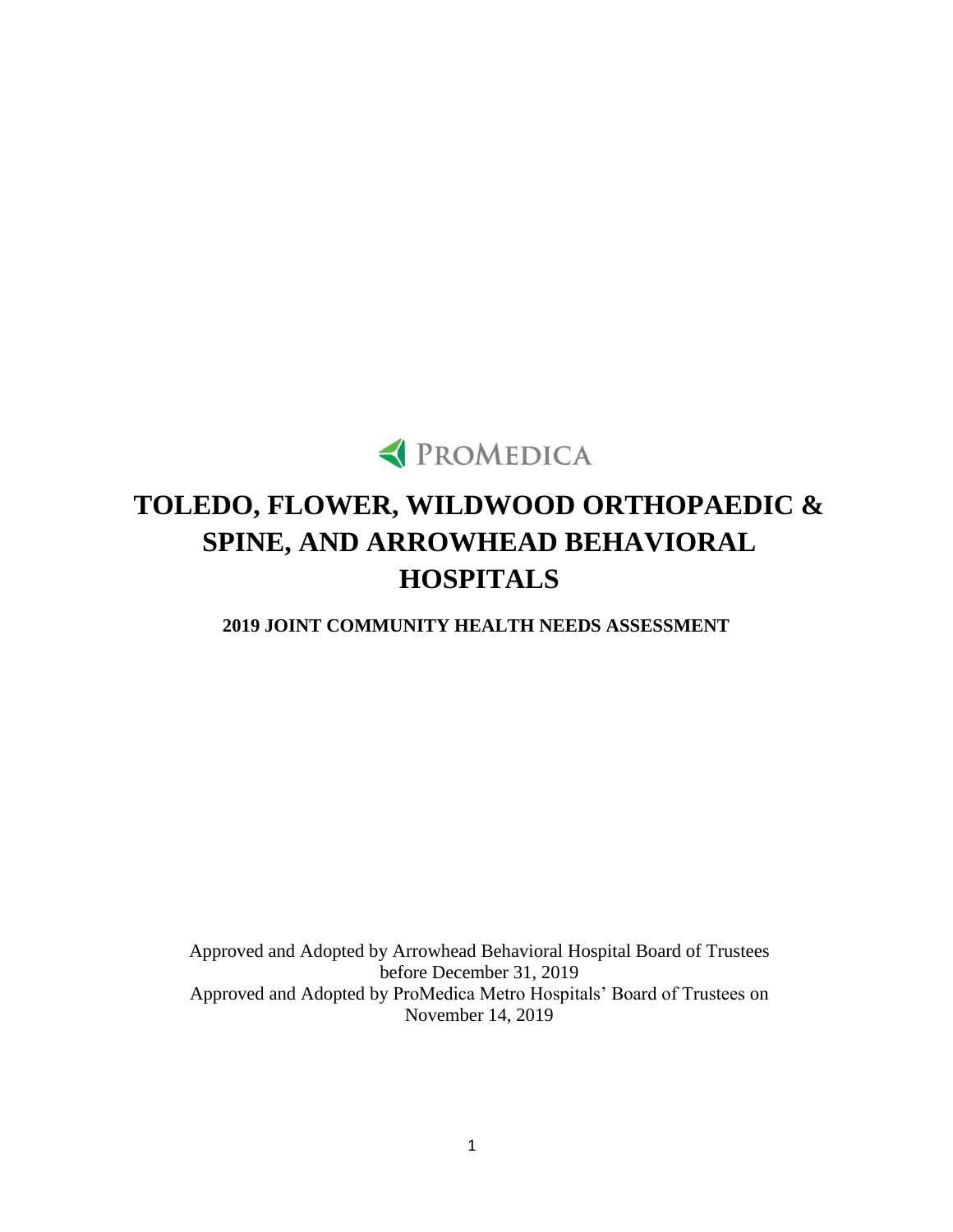# **PROMEDICA TOLEDO, FLOWER, WILDWOOD ORTHOPAEDIC & SPINE, AND ARROWHEAD BEHAVIORAL HOSPITALS**

#### **2019 JOINT COMMUNITY HEALTH NEEDS ASSESSMENT**

#### **TABLE OF CONTENTS**

- I. Introduction page 3
- II. ProMedica Toledo, Flower, Wildwood Orthopaedic & Spine and Arrowhead Behavioral Hospitals Community Service Area – page 4
- III. Impact of Previous Community Health Needs Assessment Plans page 6
- IV. Community Health Needs Assessment page 12
- V. Lucas County Health Needs  $&$  Priorities page 21
- VI. ProMedica Toledo, Flower, Wildwood Orthopaedic & Spine and Arrowhead Behavioral Hospitals Community Health Needs Assessment Process – page 28
- VII. ProMedica Toledo, Flower, Wildwood Orthopaedic & Spine and Arrowhead Behavioral Hospitals Community Health Needs & Priorities – page 30
- VIII. ProMedica Toledo, Flower, Wildwood Orthopaedic & Spine and Arrowhead Behavioral Hospitals – Community Unmet Needs, Gaps and Resource Assessment – page 32
- IX. ProMedica Toledo, Flower, Wildwood Orthopaedic & Spine and Arrowhead Behavioral Hospitals - Joint Implementation Strategy Summary – page 33
- X. Access to ProMedica Toledo, Flower, Wildwood Orthopaedic & Spine and Arrowhead Behavioral Hospitals Community Health Needs Assessments and Other Resources – page 34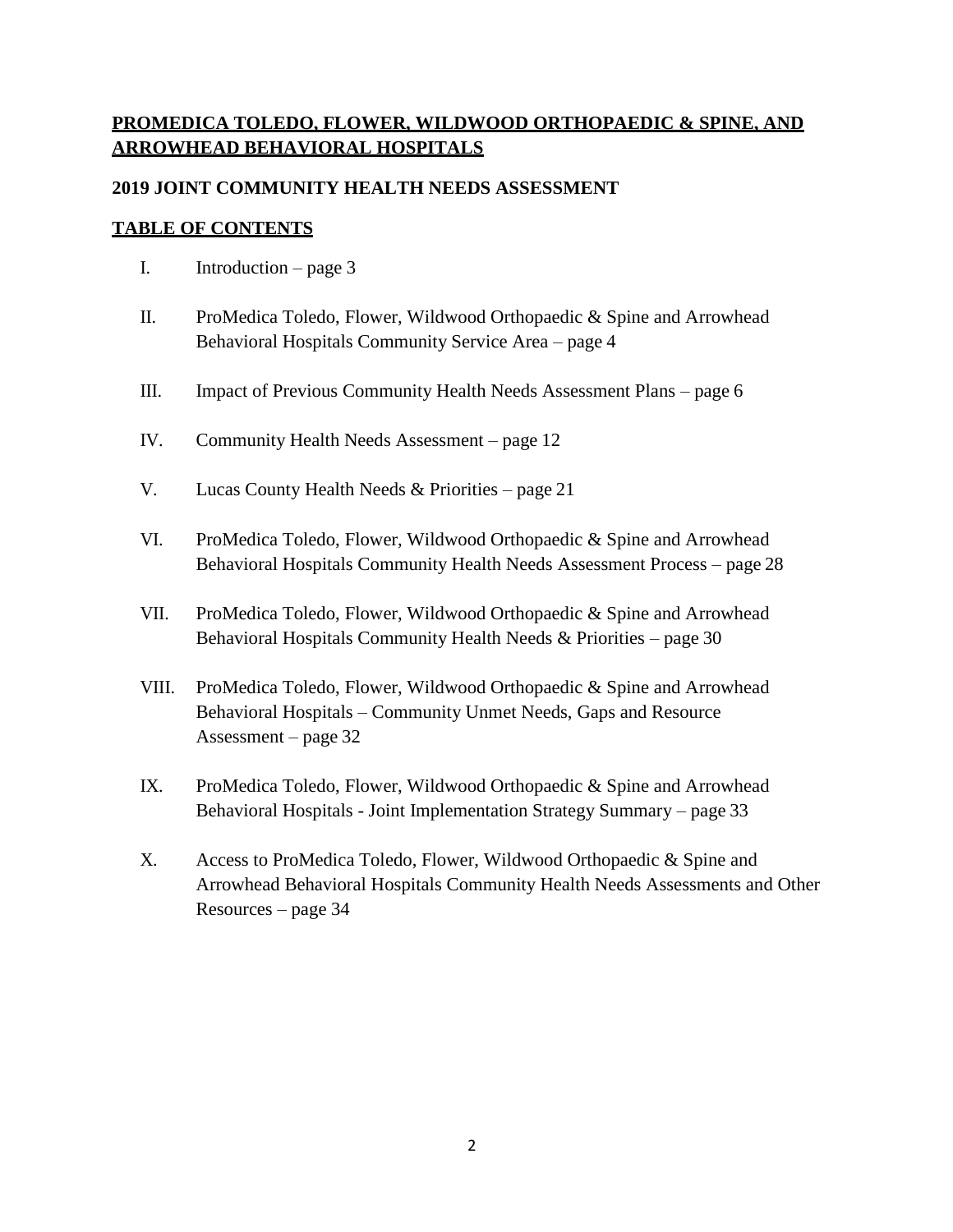### **I. INTRODUCTION**

This 2019 Community Health Needs Assessment (CHNA) is a joint assessment between ProMedica Toledo, Flower, Wildwood Orthopaedic & Spine, and Arrowhead Behavioral Hospitals, all member hospitals of ProMedica Health System serving the primary service area of Lucas County, Ohio. Toledo, Flower and Wildwood Orthopaedic & Spine hospitals are committed healthcare resources for the Toledo metropolitan area, and the larger area of northwest Ohio and southeast Michigan community, providing acute emergency services, medical and surgical inpatient care, and outpatient ambulatory services, as well as mental health services. As not-for-profit hospitals, all patients are treated regardless of their ability to pay. Arrowhead Behavioral Hospital provides treatment for mental health and substance abuse. ProMedica hospitals' mission is to improve the health and well-being of the communities we serve.

The Toledo Hospital has served Lucas County and the surrounding Toledo metropolitan region for over one hundred years. The acute care hospitals are also teaching sites for students in medicine, nursing, and the allied health professions. In addition to inpatient and outpatient services, the acute care hospitals serve the surrounding community with both primary and specialty clinics, including safety net clinics that serve uninsured and underinsured residents of the Toledo metropolitan area. Significantly, the ProMedica Toledo Hospital is the region's largest employer, and has a dedicated community reinvestment plan that has coincided with significant upgrades in highway infrastructure, redevelopment of vacant buildings, and renewal of older neighborhoods, and is a driver of employment and associated community stability, with a concentrated focus on the social determinants of health, as a system.

ProMedica Toledo, Flower, Wildwood Orthopaedic & Spine Hospitals, and Arrowhead Behavioral Hospital jointly conducted and adopted this community health needs assessment (CHNA) in 2019 and will implement the associated three year, strategic plan beginning in 2020. ProMedica hospitals participated in the 2016/2017 Lucas County Community Health Assessment (CHA) which was cross-sectional in nature and included collection and analysis of child, adolescent and adult data. Active engagement of community members throughout the planning process is regarded as an important step in completing a valid needs assessment. One area of weakness of the CHNA was the relative age of available secondary and public health data. In order to maintain complete objectivity throughout the county CHA survey process, the network engaged the expert services of the Hospital Council of Northwest Ohio to administer the survey and compile the results. A resource assessment and gap analysis was completed as part of this process. Following the formal county health assessment process, ProMedica staff joined multiple community organizations to collaborate to develop a Community Health Improvement Plan (CHIP) for Lucas County.

In 2019, ProMedica Toledo, Flower, Wildwood Orthopaedic & Spine, and Arrowhead Behavioral Hospitals convened CHNA committees to review the most recent Lucas County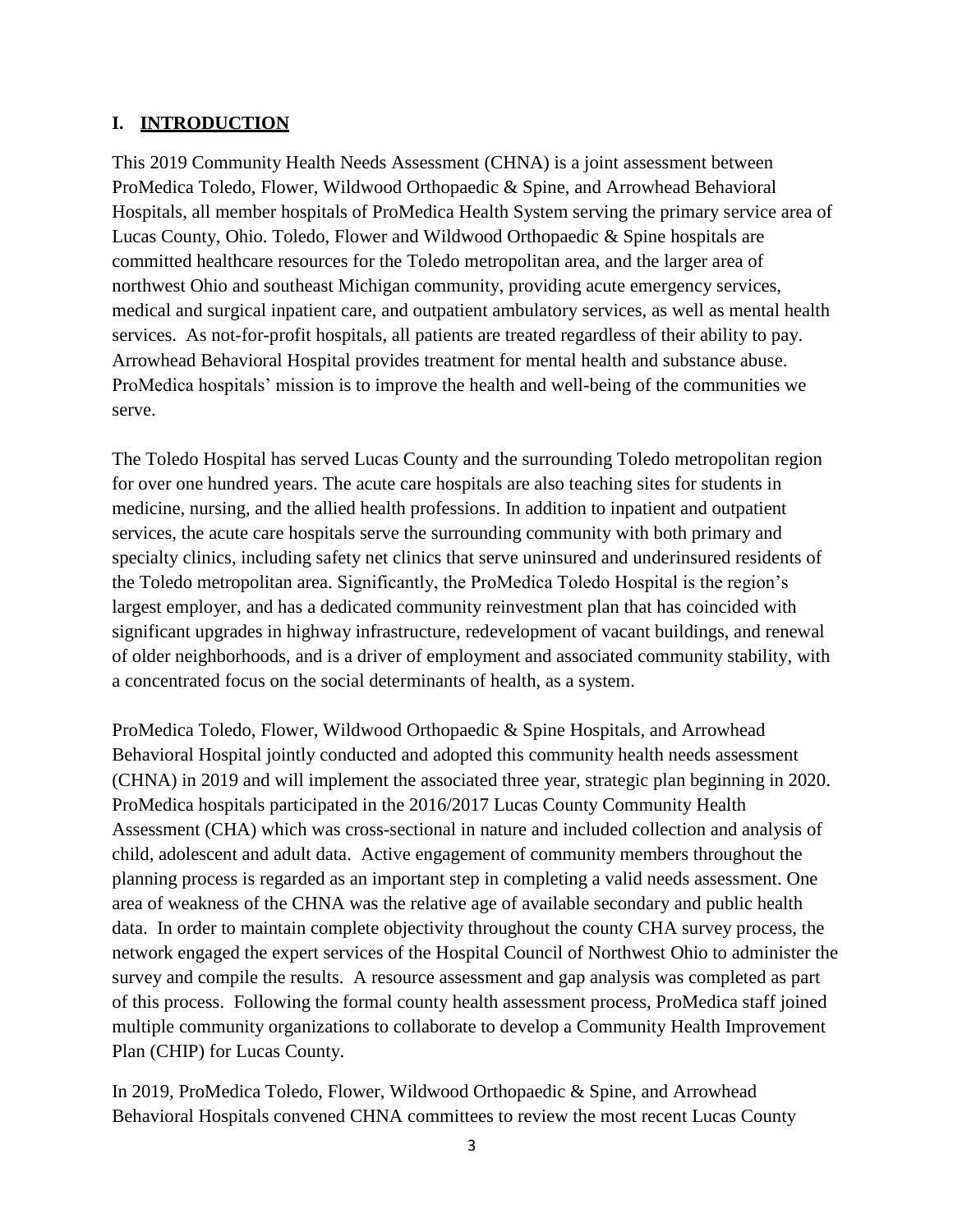CHA and CHIP, taking into account the gap and resource assessments. The committee then selected and prioritized key indicators for their defined community, identified resources and gaps in these areas, and developed implementation plans to address these priority health needs in the community over the next three years, taking into account the needs of minority and underserved populations. The hospitals received feedback on the CHNA and plan from the Toledo Lucas County Health Department, to confirm these needs from a community health expert perspective.

ProMedica Toledo, Flower, Wildwood Orthopaedic & Spine, and Arrowhead Behavioral Hospitals will specifically implement programs to address the following health needs, prioritized by ranking methodology, and listed in priority order, by hospital:

# **Toledo Hospital**

- 1. Trauma
- 2. Mental Health/Substance Abuse

# **Flower Hospital**

- 1. Mental Health
- 2. Cancer

### **Wildwood Orthopaedic & Spine Hospital**

- 1. Hunger
- 2. Obesity

# **Arrowhead Behavioral Health**

- 1. Substance Abuse
- 2. Mental Health

In addition, as part of ProMedica health system, some community health programs are developed and implemented at the system level, with social determinants of health, healthy aging and infant mortality identified as focal points for the system. Business units, such as hospitals, within ProMedica develop plans and implement programs that are complimentary to each other while trying to reduce duplication, which is the driving force behind this joint CHNA. The ProMedica Toledo, Flower, Wildwood Orthopaedic & Spine Hospitals, and Arrowhead Behavioral Hospital joint CHNA may be accessed online at [www.promedica.org/chna](http://www.promedica.org/chna)

# **II. PROMEDICA TOLEDO, FLOWER, WILDWOOD ORTHOPAEDIC & SPINE, AND ARROWHEAD BEHAVIORAL HOSPITALS COMMUNITY SERVICE AREA**

**The definition of the primary community served by ProMedica Toledo, Flower, Wildwood Orthopaedic & Spine, and Arrowhead Behavioral Hospitals** for this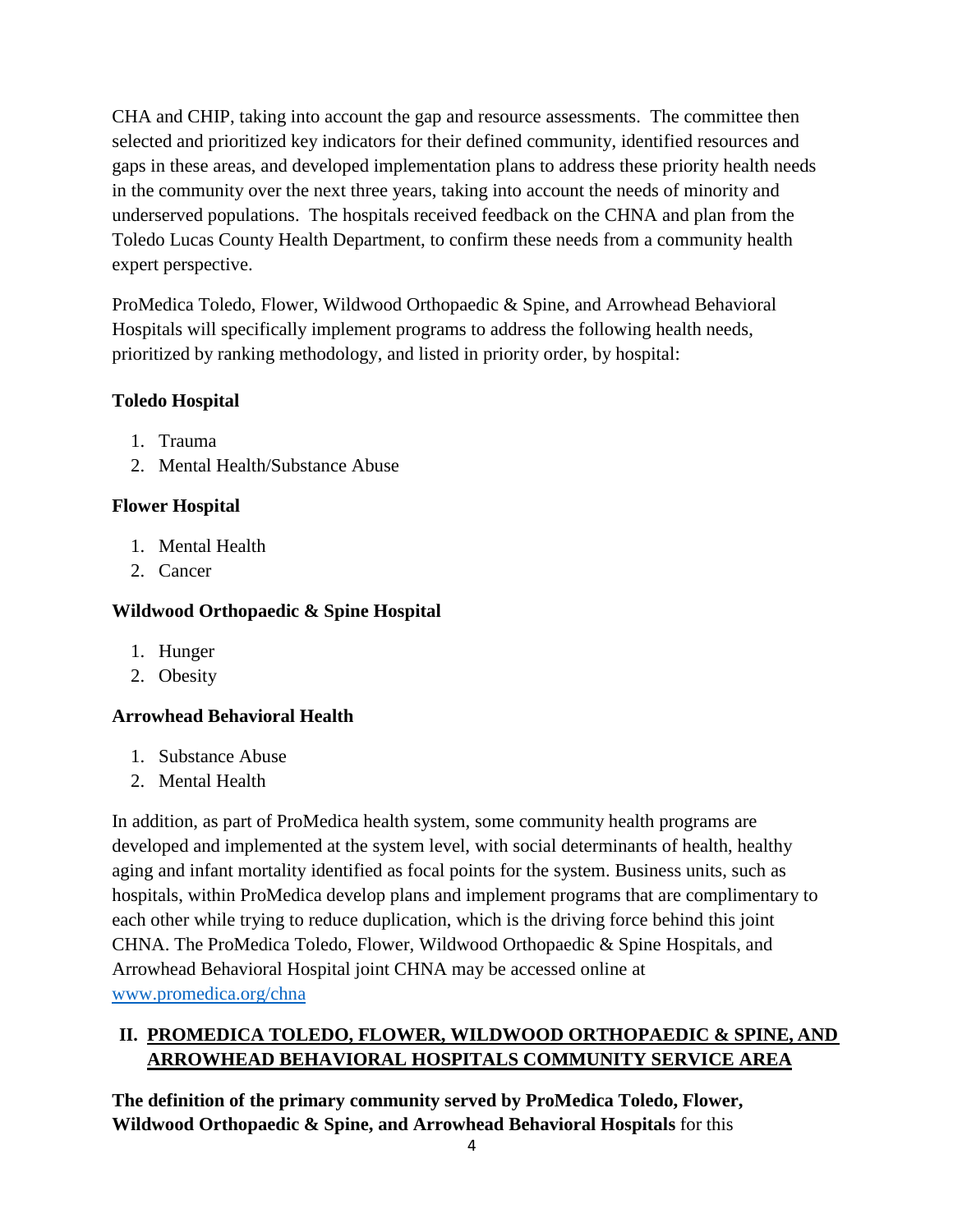assessment is Lucas County, Ohio, with a population of 429,899 (U.S. Census, V2018). Data indicates 70.57% of Flower Hospital's inpatients and 74.93% of its emergency patients reside in Lucas County; and 54.54% of inpatients at Toledo and Wildwood Orthopaedic & Spine Hospitals reside in Lucas County, with 83.61% of Toledo Hospital's emergency patients residing in Lucas County. These four hospitals along with six other hospitals meet the needs of the greater Lucas County area, with Toledo Hospital also serving as a regional tertiary referral hospital to a 28 county area in northwest Ohio and southeast Michigan. The secondary service area that is served by the hospitals includes the contiguous counties of Fulton, Ottawa and Wood located in the northwestern region of Ohio, with a total estimated population of 213,741 (240,625) (Source: U.S. Census Bureau, <https://www.census.gov/quickfacts/> , V2018; statistics below in parentheses are from the previous hospital CHNA to be used for comparison); and Lenawee and Monroe counties,

located in the southeastern region of Michigan, with a total population of 248,705 (248,272) (U.S.Census,V2018). For the purposes of this plan, health statistics and factors for Lucas County were reviewed and used in completing this community health needs assessment.

**Demographic review** of Lucas County, Ohio, Of the 429,899 (441,815) residents living in Lucas County, 6.4% (6.7%) are under the age of five, 22.9% (20.7%) are under the age of 18, and 16.3% (14.4%) of residents are age 65 and over. The majority of the population in Lucas County were White alone 74.3% (75.1%), with African American 20.3% (19.8%), Hispanic 7.3% (6.8%), Asian 1.8% (1.7%) and two or more races 3.2% (2.9%) comprising the rest of the population. The median household income in Lucas County is \$44,820 (\$41,751), with 17.9% (20.7%) of persons had income below the poverty level. 6% (7.3%) of Lucas County residents are uninsured according to the 2016/17 Lucas County Community Health Assessment.

Demographics for the secondary service area counties may be found at [https://www.census.gov/quickfacts/,](https://www.census.gov/quickfacts/fact/table/lenaweecountymichigan,US/PST045218) V2018). County health assessments for the contiguous counties may be found at: http://www.hcno.org/community-services/community-healthassessments/

**Existing health care facilities and resources within the community** that are available to respond to the health needs of the community are listed in Table 1 below. Due to the presence of other hospital entities in each of the contiguous five counties, ProMedica Toledo, Flower, Wildwood Orthopaedic & Spine, and Arrowhead Behavioral Hospitals, focus most of their community health efforts within the greater Lucas County area - leaving the other county health improvement efforts to the hospitals located in each county.

| Table 1 - Hospitals Serving the Five County Service Area   |                        |  |  |
|------------------------------------------------------------|------------------------|--|--|
| <b>Fulton County Health Center</b><br>Wauseon, OH (Fulton) |                        |  |  |
| ProMedica Bixby Hospital                                   | Adrian, MI (Lenawee)   |  |  |
| ProMedica Herrick Hospital                                 | Tecumseh, MI (Lenawee) |  |  |
| Arrowhead Behavioral Hospital                              | Maumee, OH (Lucas)     |  |  |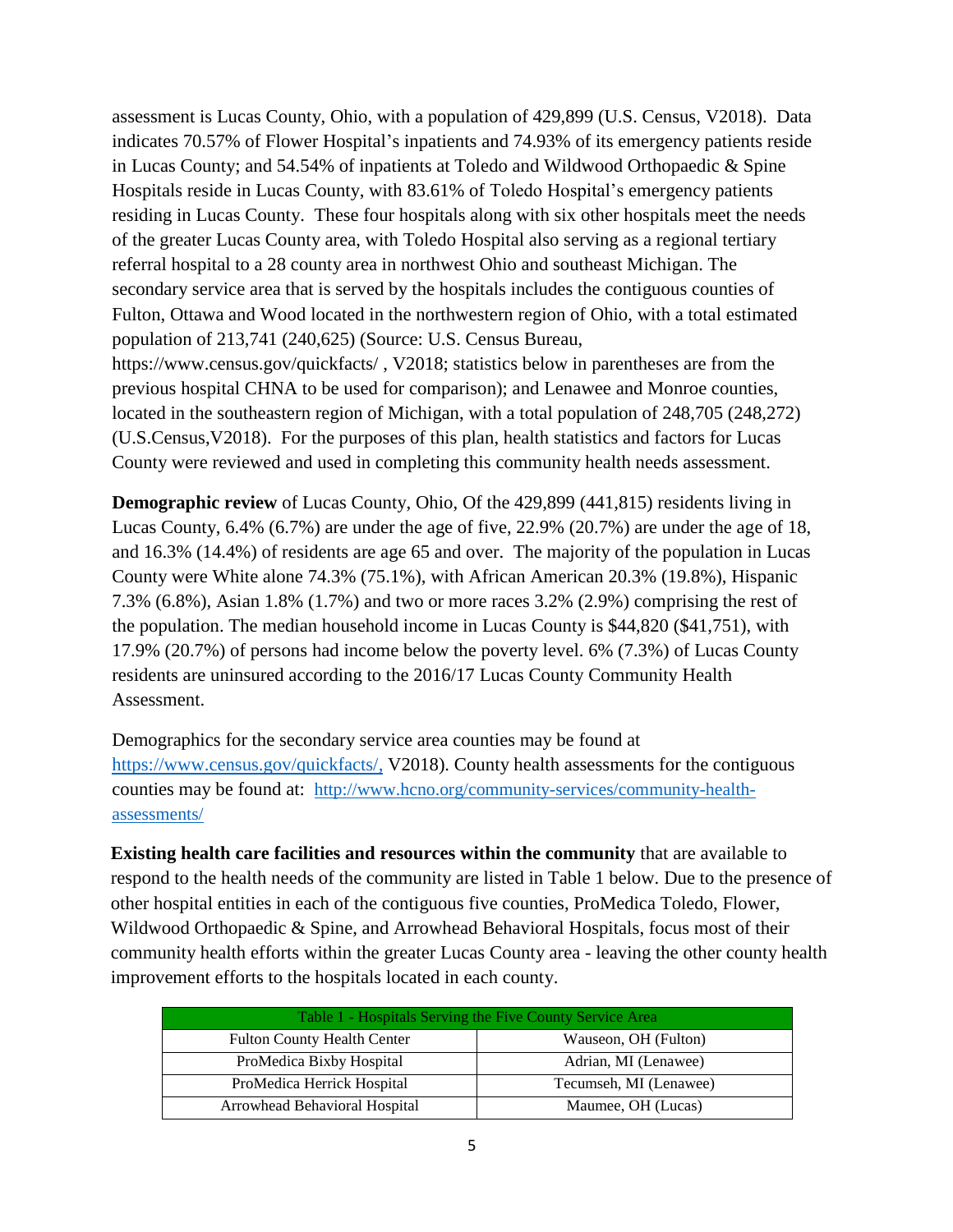| Mercy St. Anne's Hospital                   | Toledo, OH (Lucas)        |  |
|---------------------------------------------|---------------------------|--|
| Mercy St. Charles Hospital                  | Oregon, OH (Lucas)        |  |
| Mercy St. Vincent/Mercy Children's Hospital | Toledo, OH (Lucas)        |  |
| ProMedica Bay Park Hospital                 | Oregon, OH (Lucas)        |  |
| ProMedica Flower Hospital                   | Sylvania, OH (Lucas)      |  |
| ProMedica Toledo Hospital                   | Toledo, OH (Lucas)        |  |
| ProMedica Toledo Children's Hospital        | Toledo, OH (Lucas)        |  |
| ProMedica Wildwood Ortho & Spine Hospital   | Toledo, OH (Lucas)        |  |
| St. Luke's Hospital                         | Maumee, OH (Lucas)        |  |
| University of Toledo Medical Center         | Toledo, OH (Lucas)        |  |
| ProMedica Monroe Hospital                   | Monroe, MI (Monroe)       |  |
| Wood County Hospital                        | Bowling Green, OH (Wood)  |  |
| Magruder Hospital                           | Port Clinton, OH (Ottawa) |  |

These ProMedica hospitals also collaborate with other entities to address issues in our service area. Community organizations who participated in the health assessment and strategic planning process include, but are not limited to: Adelante, ABLE, American Cancer Society, Area Office on Aging of Northwestern Ohio, Inc., Family & Children First Council, Hospital Council of Northwest Ohio, Healthy Lucas County, Hospital Council of Northwest Ohio, Lake Erie West Traffic Safety, Lucas County Family and Children First Council, Mercy Health, New Concepts, Neighborhood Health Association, Ottawa Hills Schools, Ohio State University Extension, ProMedica, Toledo Fire and Rescue Department, Toledo/Lucas County CareNet, Toledo Lucas County Commission on Minority Health, Toledo Lucas County Health Department, Toledo Public Schools, United Way of Greater Toledo, United Pastors for Social Empowerment, YMCA of Greater Toledo/Live Well Greater Toledo, YWCA Hope Center, and YWCA Child Care Resource and Referral. Additional meetings were held with other community partners to ensure community input.

#### **III. IMPACT OF PREVIOUS COMMUNITY HEALTH NEEDS ASSESSMENT PLANS**

The 2016 Joint Community Health Needs Assessment for ProMedica Toledo, Flower, Wildwood Orthopaedic & Spine, and Arrowhead Behavioral Hospitals was posted online inviting feedback from the community, with no responses over the past three years. Beginning in 2017, ProMedica Toledo Hospital implemented programs in Lucas County to address the following health needs, listed in order of priority, with the following impact demonstrated in 2017 and 2018 (Note: 2019 activities were not complete at the time of this publication and will not be included in this summary):

#### **1. Trauma – Education and Fall Prevention**

Strategies focused on EMS (Emergency Medical Services) education and improving balance will improve emergency care and fall prevention will improve outcomes for these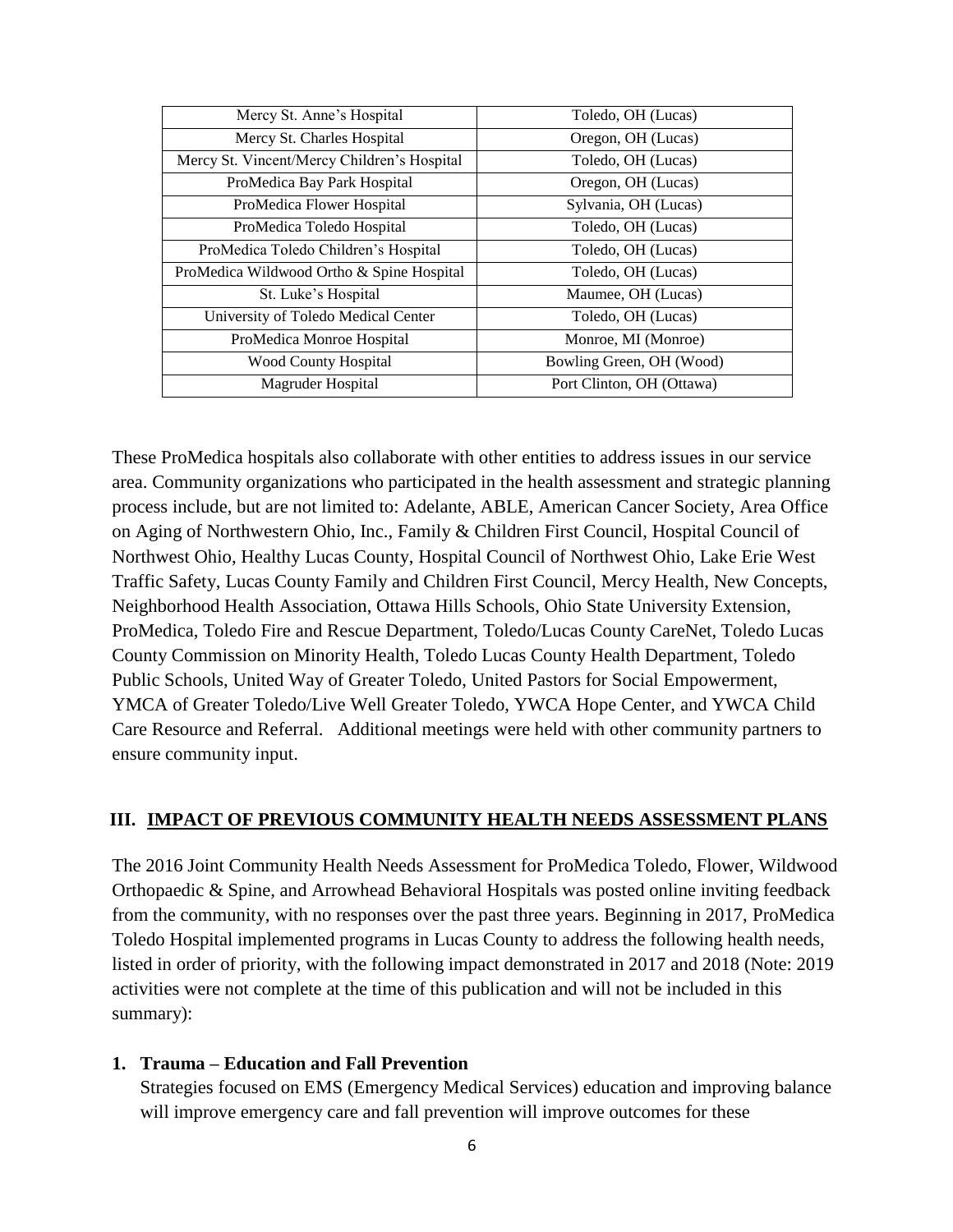populations. Actions taken included:

- o Provided free Continuing Medical Education (CME), in various categories, to EMS providers in the region to improve the care provided to patients at the scene prior to transportation to a hospital. In 2017, over 48 sessions with 566 participants were provided free education. Some topics include Narcotic Overdose, Trauma Triage, Circadian Rhythm, Pediatric Trauma, Heart Failure, Interpreting Vital Signs (Adult and Pediatric), Pediatric Behavioral, Emergency Preparedness, Pediatric Behavioral Emergencies, Back to the Basics, stroke, 12 Lead Class, Paramedic Refresher, Emergency Vehicle Operator Course (EVOC), Northwester Ohio Volunteer Firemen's Association (NOVFA) Fire School, and Geriatric Emergencies. In 2018, over 41 sessions with 312 participants were provided free education. Some topics included: Geriatric Psychiatric Issues, Narcotic Overdose, Orthopedic Aspects of Emergency Care, Pediatric Trauma, Stroke Update, and Spinal Motion Restriction.
- o Provided Matter of Balance and other fall prevention education sessions in the community, at 44 venues, with over 7,500 participants.
- o Provided free home safety assessments for ProMedica home care patients, with 12,828 assessments in 2017 and 13,104 assessments in 2018.

### **2. Cardiovascular Disease**

Strategies focused on increasing education on CPR will improve outcomes for individuals experiencing a myocardial infarction (heart attack) in the community. Actions taken included:

- o Provided 17 free Hands Only CPR education sessions to the public with over 4,000 participants.
- o Provided assistance to ten Toledo Public Schools to meet CPR graduation requirement with 25 employees trained in 2017. Provided assistance to ten Toledo Public Schools to meet CPR graduation requirement, with 3,202 students trained in 2018.

Based on their 2016 CHNA Implementation Plan ProMedica Flower Hospital implemented programs in Lucas County in 2017 to address the following health needs, listed in order of priority, with the following impact demonstrated in 2018 (complete 2019 activities were not available at the time of this publication):

# **1. Mental Health**

Strategies focused on advocacy, capacity building and programming for mental health will increase access to resources and overall care and outcomes for patients with a mental health diagnosis. Actions taken included:

o "Critical ConneXions" Conference was sponsored in part by ProMedica/Flower Hospital and was held at the Huntington Center on Saturday, March 18, 2017, to educate and inspire coaches and youth leaders to play a more active role in identifying warning signs and addressing mental health issues affecting young people. Attendees heard an inspiring and encouraging message from keynote speaker, former coaching legend and sports analyst Lou Holtz. Educational presentations by the Fellowship of Christian Athletes and Harbor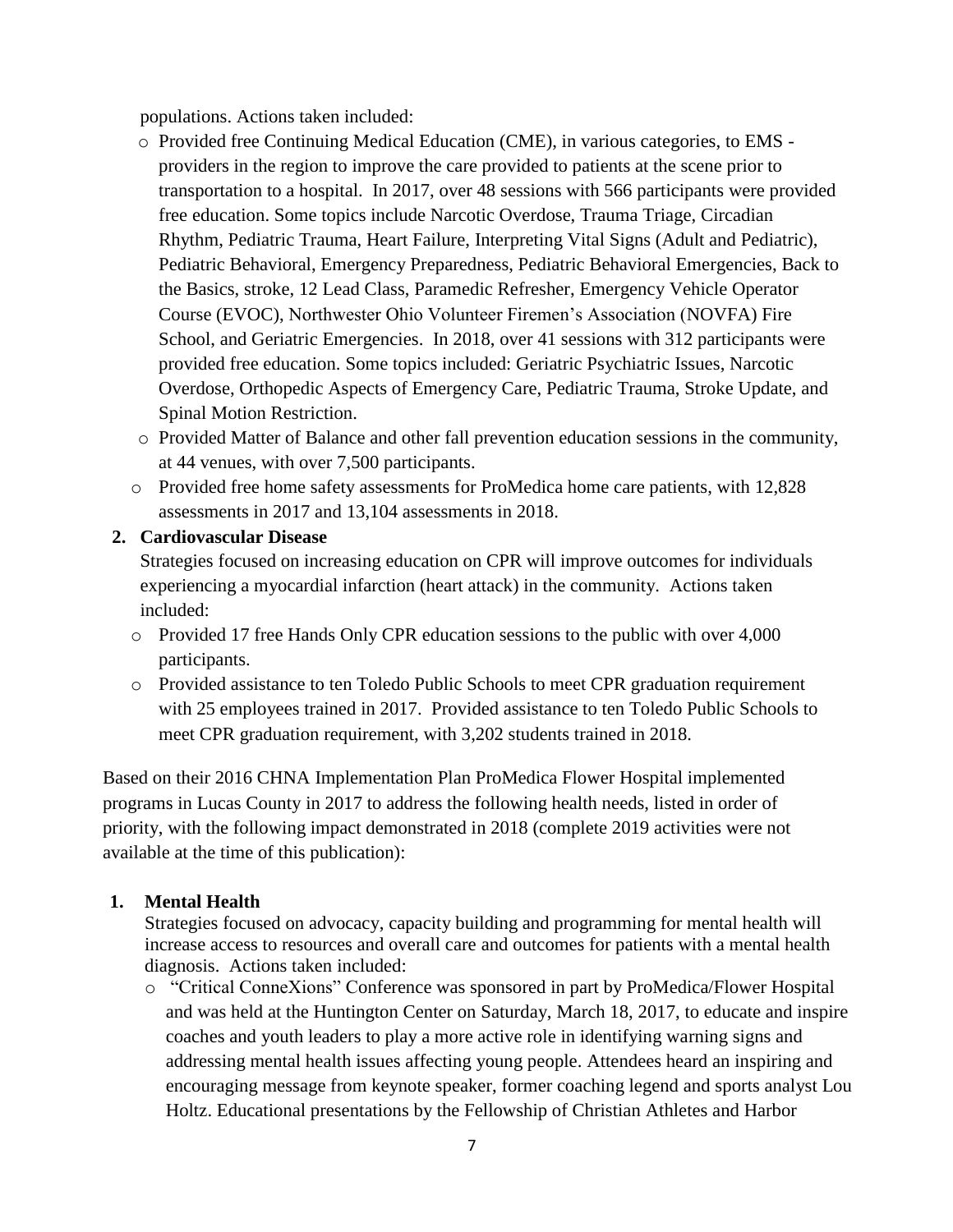Behavioral Health addressed the mental health issues facing children and teens in our communities and provided the potentially life-saving tools and techniques coaches and leaders need to recognize mental health warning signs in the young people they serve. The number of participants was approximately 600.

- o On Friday, November 3, 2017, at the 21st Annual Psychiatric Symposium, Dr. Mark Hurst Medical Director of the Ohio Department of Mental Health and Addiction Services, spoke regarding Traumatic Experiences and their Impact on Physical, Emotional, and Societal Health. Also, discussed were methods to implement trauma- informed practices into clinical settings and how to incorporate into family education. The number of participants was approximately 225.
- o On May 1, 2018 Flower Hospital Psychiatric Director participated in a panel at the Stomp Out Stigma presentation. This program was presented in conjunction with the Sylvania Schools Parent Organization and ProMedica – over 150 participants for the lecture/panel discussion and an information table for related education was available.
- o Lake High School October 10, 2018 a Flower Hospital staff member had an education table at the Project Change Event, with approximately 300 participants.
- o On November 2, 2018, the Second Annual Psychiatric Symposium was held with two Flower Hospital speakers. Dr. Johnathon Stewart spoke regarding Management of Psychiatric and Behavioral Problems in Dementia. He described three basic principles of working with patients with dementia and how to incorporate family education related to dementia. Dr. Bachaar Arnout presented on Managing Substance Use Disorders including community resources for patients and families. The number of participants was approximately 214.
- o Programming Flower Hospital developed and maintained a family support group for parents and families whose children have a mental health diagnosis by partnering with community groups to increase staffing that provides system and resource navigation support to parents and families whose children have a mental health diagnosis. Collaborated with community groups to create information and referral resources for parents and families with children who have a mental health diagnosis. Providing support mechanisms and education about mental health programs and treatment to parents and families should increase access to mental health programs and treatment.
- o Throughout 2017, the committee developed a 32-page Mental Health Resource Guide for Northwest Ohio - books were printed for resource fairs and an online version is at [www.promedica.org/NWOhioMHR,](http://www.promedica.org/NWOhioMHR) to create information and referral source for parents and families.
- $\circ$  In May 2017 and May 2018 psychiatric staff participated in the Lucas County National Alliance for Mental Illness (NAMI) Walk to increase mental awareness, health resources and collaboration.
- o Worked with NAMI on plan to increase staffing to enable increased hours for 2018. Continue to work on funding.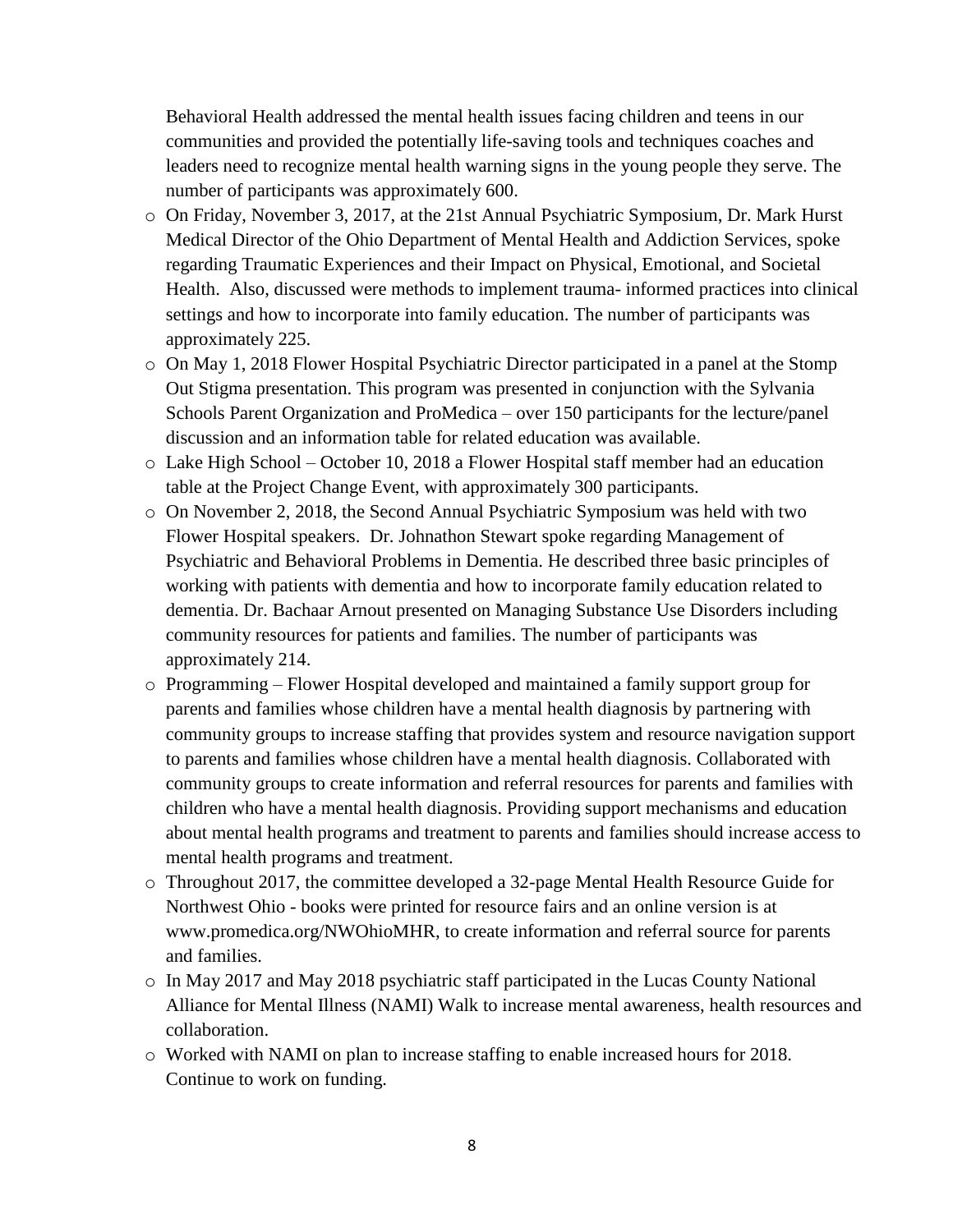- o From March 6 to May 22, 2018 ProMedica Flower Hospital provided the space for NAMI to host their 12-week Family to Family education sessions - seven families participated in these sessions.
- o Funding secured in 2018 to support NAMI increased staffing to enable increased hours for 2019.
- o Held educational sessions each year that provided education and information on various topics and issues that are important to parents and families whose children have a mental health diagnosis.
- o Participated in the African American Male Walk on Saturday, August 19, 2017, hosting an educational table, engaging 28 participants.
- o Participated in NAMI conference for African American families on October 20, 2017. Jim Thompson, Social Worker, participated in a two-hour panel discussion to answer questions and promote family education. There were approximately 75 participants.
- o Participated in NAMI Mentor Café on November 28, 2017. Jim Thompson, Social Worker, participated in a 2-hour educational family support meeting, and stressed the importance of family as partners in the overall treatment process.
- o Provided a Mock Heroin Overdose presentation for the Lucas County Health Department on June 20, 2017, with approximately 20 participants. Flower Hospital Emergency Department nurses and Julie Kookoothe, director of mental health services, presented four versions of a Mock Heroin Overdose and provided education on where to find treatment for mental health and drug/alcohol abuse, including parent support for those in crisis.
- o Provided A Mock Heroin Overdose presentation at the Eastern Maumee Bay Chamber of Commerce Heroin Forum on October 26, 2017. Flower Hospital Emergency Department nurses and Julie Kookoothe, director of mental health services, provided parent education and how to access resources for mental health and drug/alcohol treatment. There were approximately 50 participants.
- o Provided a Mock Heroin Overdose presentation for the "Families and Addicts Coming Together" (FACT) support group at the Pilgrim Church in West Toledo on December 6, 2018. Education was provided, with resource materials distributed along with information on how to access other resources. Approximately 40 people participated in the presentation/discussion.

# **2. Cancer**

Strategies to engage and educate community members on cancer screenings and early detection of cancer will improve outcomes related to cancer.

- o Developed community-based programs to engage community partners to develop and implement a unique Lay Health Advisor training to address cancer health disparities among medically underserved in Lucas County (2017-2019). Provided a 3-session Lay Health Advisor training program for community members. Sessions included: Colorectal Cancer screening education, Prostate Cancer Screening Education, Survivor stories and resources. In 2017:
	- $\triangleright$  Continued to meet with community barbers on providing cancer education to barber shop clients.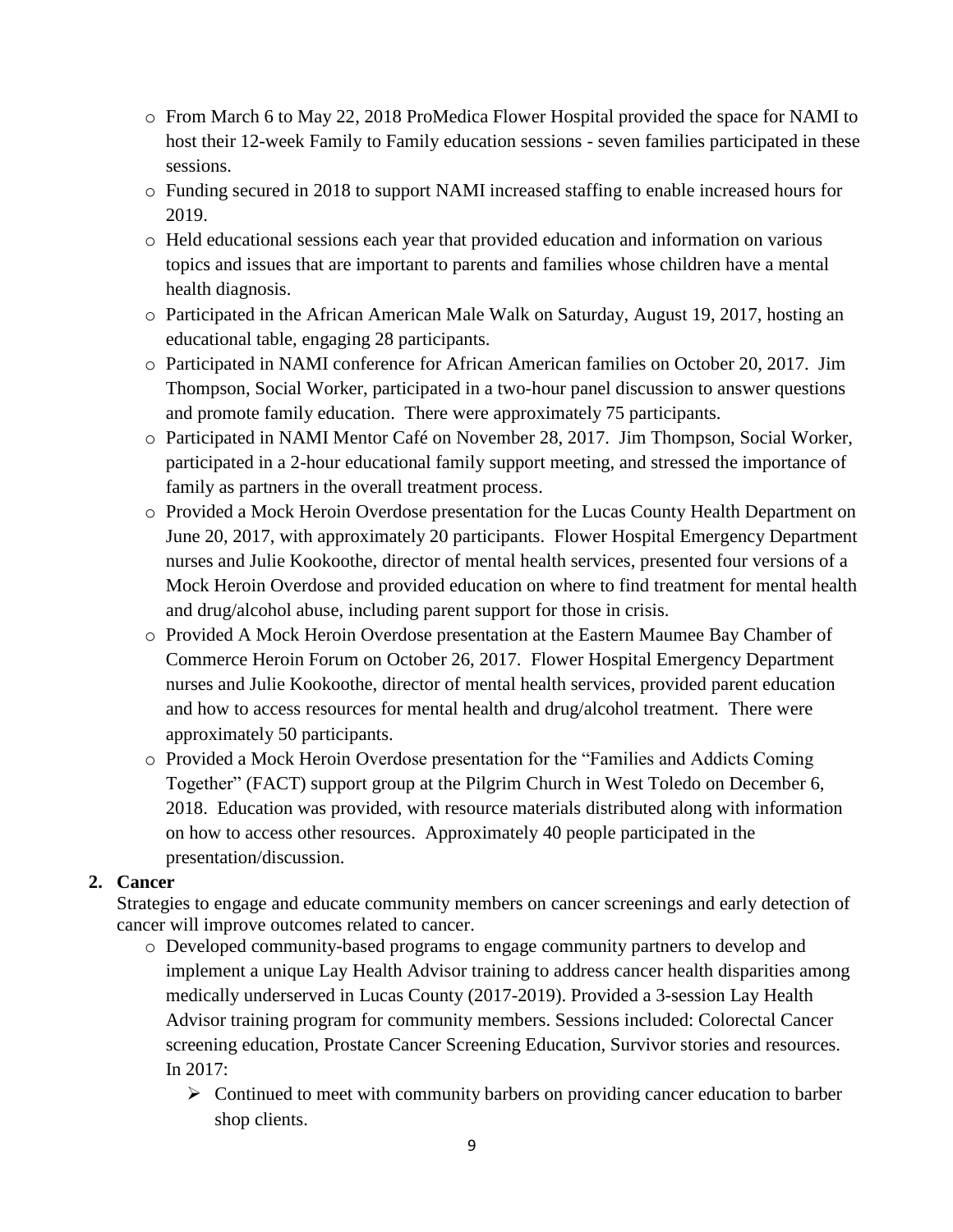- "Brews and Bros' Men's Health Fundraiser held in May 2017 to fund program for cancer disparities in men's health.
- $\triangleright$  Power Point education on Prostate, Colorectal and Lung cancer was developed and presented by a ProMedica physician on April 6 to African American men's event.

In 2018:

- $\triangleright$  Introduced barbers to ProMedica doctors to encourage relationships. Provided resources and education at each of the five African American barbershops in program.
- Free Community Prostate Cancer Screening at Scott High School for Minority Health Month in collaboration with Toledo-Lucas County Dept. of Health.
- $\triangleright$  Three Saturday Barbershop Screenings providing colorectal testing FIT kits, nutrition education and physician speakers on various related topics.
- $\triangleright$  "Stand by Your Man" men's community health program at the Frederick Douglass Community Center included free prostate cancer screenings, physician led education on Colorectal and Prostate cancer, including survivor speakers.
- $\triangleright$  At six barbershops held bi-weekly programs to educate barbers on cancer screening opportunities, and how to talk to clients about those screenings.
- $\triangleright$  At six barbershops, 33 barbers and over 200 barbershop clients were provided educational material handouts and resources including: 200 each from American Cancer Society Guide/Education books: "Prostate Cancer - What You Should Know"; Colorectal Cancer – screening guidelines; and guidelines for early detection of cancer.
- $\triangleright$  Held "Brews and Bros" men's health fundraiser in May 2018 to fund programs for cancer disparities in men's health.
- o Increased early detection and treatment of breast cancer (2017-2019)
	- $\triangleright$  In 2017 free mammograms paid by ProMedica Toledo Hospital Foundation and Komen funded mammograms continued (1/1-2/26), including bilateral screening mammograms for four participants, diagnostic mammograms for two participants, breast ultrasounds for two participants, breast MRI for two participants, breast MBI for two participants, and breast biopsy for one participant (benign finding). Three additional patients were provided free mammograms through the Ohio breast and cervical cancer program (BCCP).
	- $\triangleright$  In 2018 free mammograms paid by ProMedica Toledo Hospital Foundation and Komen funded mammograms continued 3rd & 4th quarters of 2018, including bilateral screening mammograms for 37 participants, diagnostic mammograms for 16 participants, breast ultrasounds for 12 participants, breast MRI for 14 participants, breast MBI for three participants, and breast biopsy for seven participants. Five participants were diagnosed with cancer.
- o Collaborated with neighborhood agencies to provide support for tobacco treatment programs in an effort to reduce community member nicotine dependence (2017-2019). Provided tobacco cessation materials and staff education to community agencies.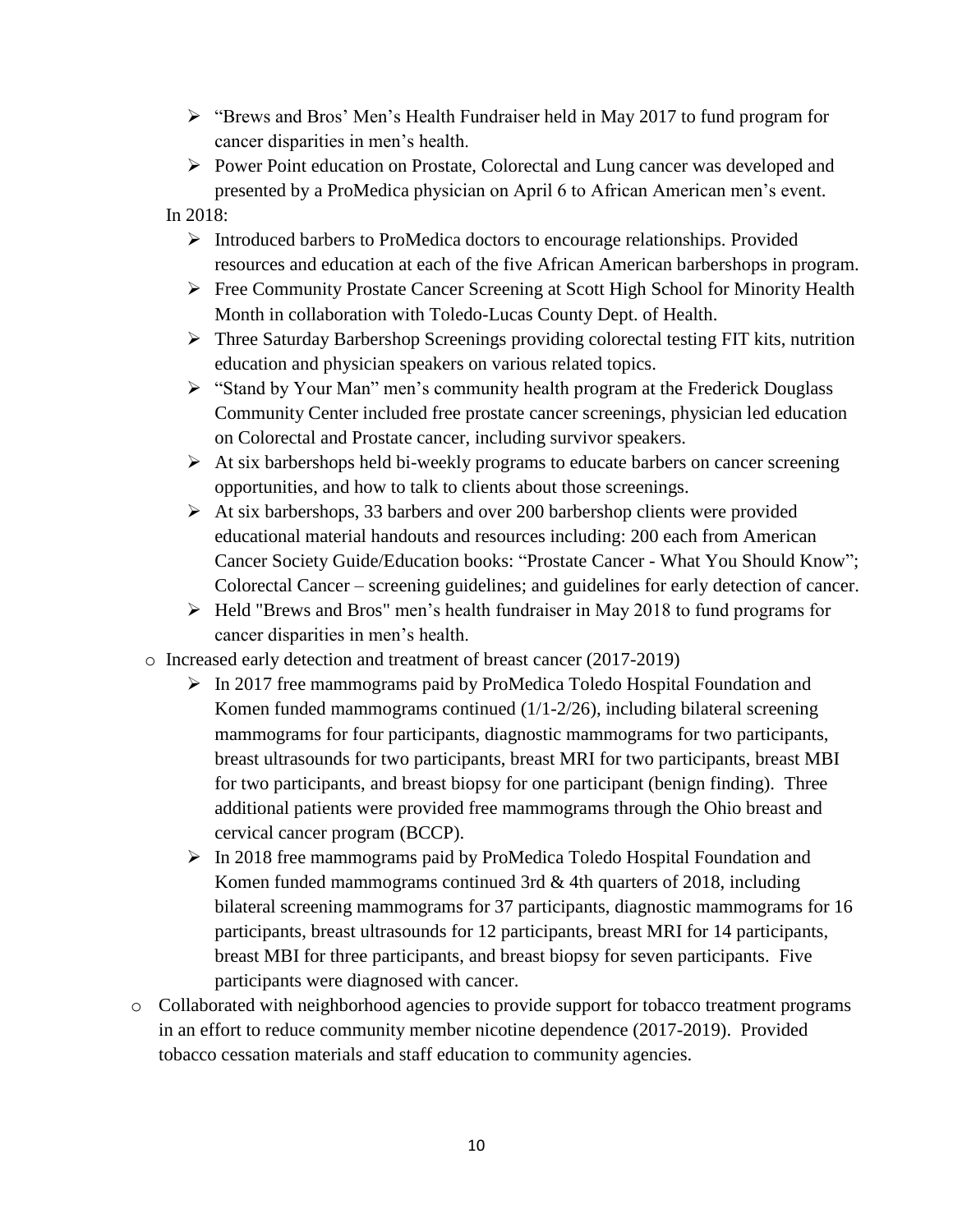- o Organizing tobacco action plan for "Compassion Health Toledo" in collaboration with the Toledo Lucas County Department of Health. Program will provide two bi-lingual tobacco treatment specialists to meet with pregnant women in primarily Hispanic neighborhoods.
- o Seventy-five American Cancer Society Tobacco Free books distributed at Compassion Health Toledo.
- o Met with Compassion Health Toledo to help develop a tobacco cessation program for Pregnant Latino Women. Resources and program supplies provided for social worker and doctors.

Based on its 2016 CHNA Implementation, Plan ProMedica Wildwood Orthopaedic and Spine Hospital implemented programs in Lucas County to address the following health needs, listed in order of priority, with the following impact demonstrated (complete 2019 activities were not available at the time of this publication):

# **1. Hunger**

Strategies to screen patients for food insecurity and provide food and community food resources will improve overall health of patients served.

- o Screened all inpatients on admission for food insecurity. A total of 480 patients at Toledo Hospital (which Wildwood operates under) were provided with emergency food boxes at discharge in 2017 and 114 in 2018.
- o Screened all outpatients in specific ProMedica primary care offices for food insecurity, and provided a referral to a ProMedica food pharmacy and/or provided a listing of food agencies to assist patients with food access; 1,364 unique households with no children were served at the ProMedica Food Clinic in 2017, and 1,424 unique households were served in 2018.
- o Nursing director volunteered at the food clinic monthly to assist patients in selecting healthy food for their household.

# **2. Obesity**

Strategies to provide healthy cooking classes and grocery store tours, as well as physical activity education, will improve knowledge of healthy food and activity to improve obesity in the population served.

- o Provided six free Cooking Matters programs to parents and families throughout the community in both 2017 and 2018. Cooking Matters is a 6-week healthy eating and cooking class for low-income families, which will be offered at the ProMedica Ebeid Institute's teaching kitchen. There were 82 participants in 2017 and 61 participants in 2018.
- o Provided five free Cooking Matters at the Store programming to parents and families. Cooking Matters at the Store is a one-time, educational grocery store tour teaching healthy eating on a budget. There were 36 participants in 2017 and 40 participants in 2018.
- o Provided 12 physical activity education sessions in both 2017 and 2018 as part of the programming at the Ebeid Institute for Population Health. There were approximately 600 participants in 2017 and 600 participants in 2018.

Based on its 2016 CHNA Implementation, Plan Arrowhead Behavioral Hospital implemented programs in Lucas County to address the following health needs, listed in order of priority, with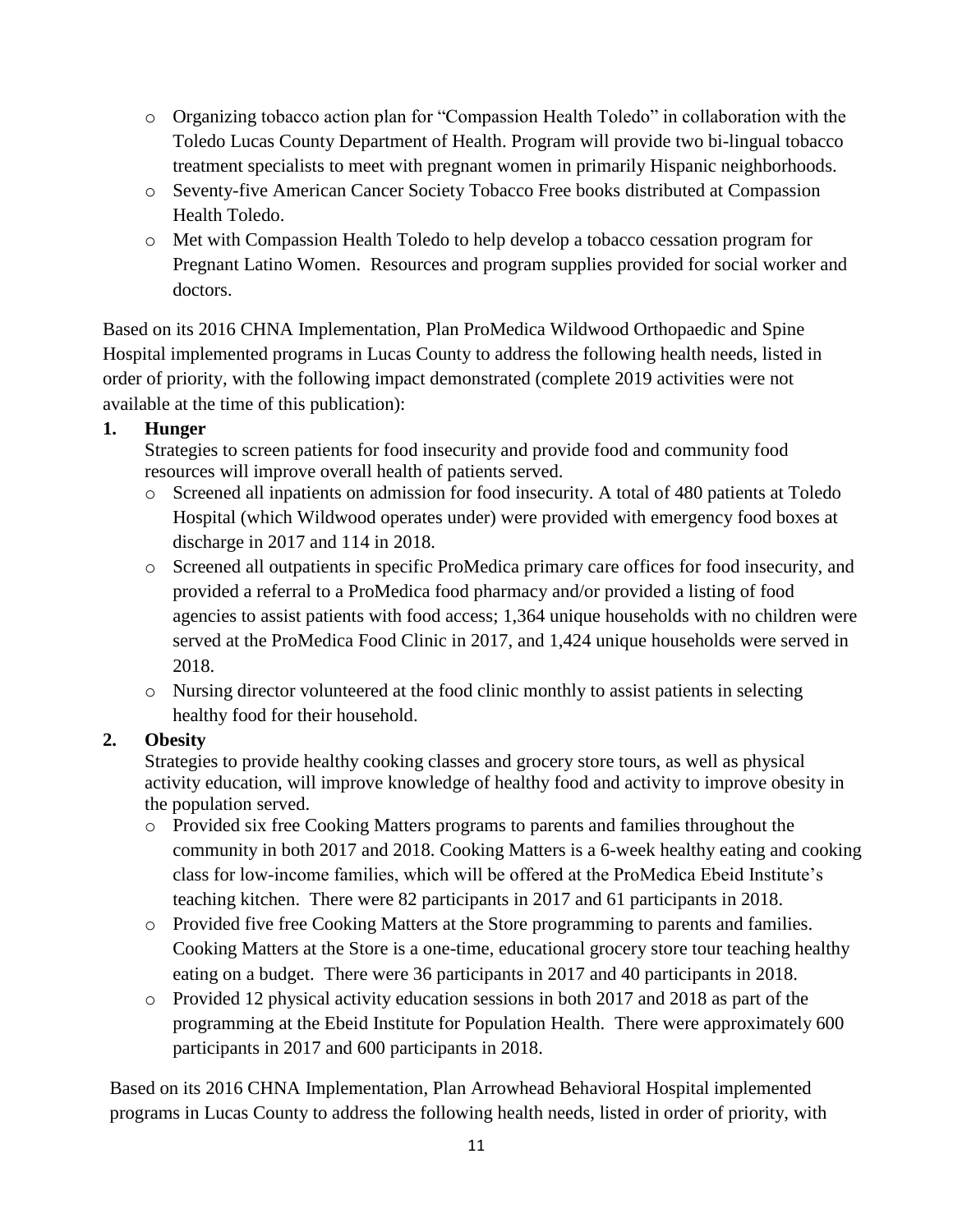the following impact demonstrated (complete 2019 activities were not available at the time of this publication):

# **1. Substance Abuse**

Strategies to increase substance abuse screening, education and access to care will improve outcomes for the population served.

- o Provided six drug/alcohol screenings via mobile assessments at local emergency rooms, Lucas County Jail, skilled nursing facilities and medical rehab centers in 2017, and eight in 2018.
- o Provided free transportation for outpatient services and inpatient discharges/admissions, when needed.
- o Continued ongoing collaboration with Lucas County DART (Drug Abuse Response Team) with Arrowhead staff a community liaison for this program.
- o Participated in approximately 30 community awareness/education activities in both 2017 and 2018, including; Relapse Prevention, Alcoholics Anonymous and NAMI Family to Family.

# **2. Mental Health**

Strategies to increase mental health education and access to care will improve outcomes for the population served.

- o Participated in approximately 30 community awareness/education activities in both 2017 and 2018.
- o Provided inpatient care to 32 uninsured patients in 2017 and 29 uninsured patients in 2018.
- o Arrowhead staff participated in multiple NAMI events, including the donation of \$2,500 as a sponsor in the NAMI Walk. Hosted NAMI Family to Family community groups in spring and fall of 2018.

The information above reflects activities that were implemented to address 2016 CHNA hospital priority issues in 2017 and 2018; 2019 statistics were not complete at the time of this document. Additional measure of impact should be reflected in future County Health Assessments. The 2016 Community Health Needs Assessment for these ProMedica hospitals was posted online inviting feedback from the community, with no responses over the past three years.

# **IV. COMMUNITY HEALTH NEEDS ASSESSMENT**

The ProMedica Toledo, Flower, Wildwood Orthopaedic & Spine, and Arrowhead Behavioral Hospitals **process for identifying and prioritizing community health needs and services included:**

- Review of existing primary and second data sources available in the county health assessment (CHA);
- Discussion and selection of priority health issues for ProMedica Toledo, Flower, Wildwood Orthopaedic & Spine, and Arrowhead Behavioral Hospitals' community;
- Discussion of gaps and current community resources which address the priority health issues;
- Discussion of effective programs, policies and/or strategies to recommend for implementation plan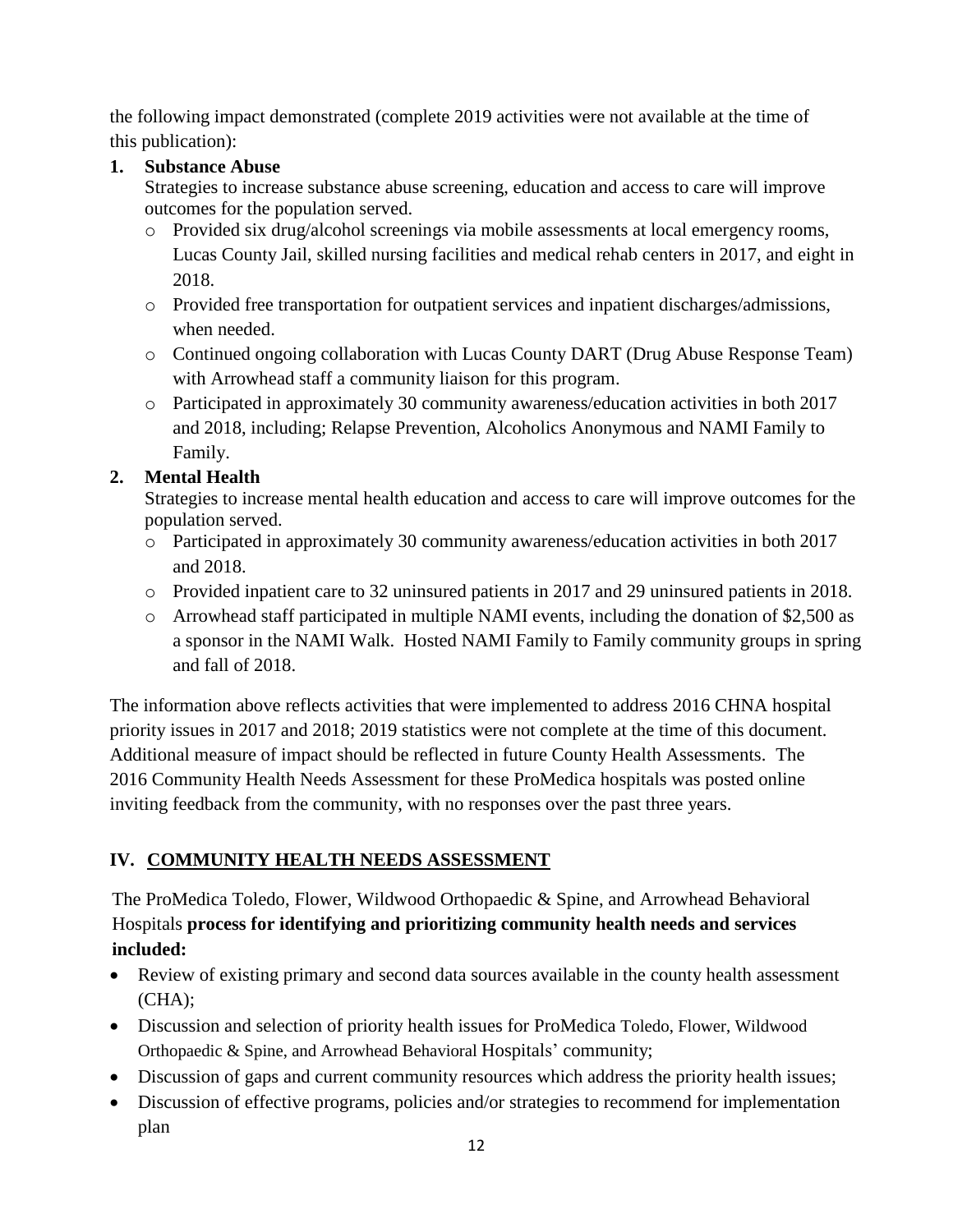- Identification of specific implementation action steps for each of next three years, and
- Development of final hospital CHNA and three year implementation plan to present to the hospital board(s) for approval prior to posting online.

The health areas that were examined by the formal county needs assessment survey include, but are not limited to: health care coverage, health care access and utilization, preventive medicine, women's health, men's health, oral health, health status perceptions, adult weight status, adult tobacco use, adult alcohol consumption, adult drug use, adult sexual behavior, adult mental health, cardiovascular health, cancer, arthritis, asthma, diabetes, quality of life, social determinants of health, environmental conditions, youth weight status, youth tobacco use, youth alcohol consumption, youth drug use, youth sexual behavior, youth mental health, youth personal health and safety, youth violence, youth perceptions, child health and function status, child health care access, early childhood (0-5 years), middle childhood (6-11 years), family and community characteristics, and parental health.

### **LUCAS COUNTY HEALTH NEEDS ASSESSMENT PROCESS**

ProMedica Toledo, Flower, Wildwood Orthopaedic & Spine, and Arrowhead Behavioral Hospitals utilized the data provided in the 2016/17 Lucas County Community Health Assessment as the basis for their community health needs assessment. To begin the formal county assessment process, the Hospital Council of Northwest Ohio Data Division, in conjunction with the University of Toledo Health and Human Services Department, conducted the formal county health assessment utilizing the following methodology (refer to pages 19-20 for a full listing of collaborating organizations).

# **PRIMARY DATA COLLECTION METHODS**

### DESIGN

This community health assessment was cross-sectional in nature and included a written survey of adults, adolescents, and parents within Lucas County. From the beginning, community leaders were actively engaged in the planning process and helped define the content, scope, and sequence of the study. Active engagement of community members throughout the planning process is regarded as an important step in completing a valid needs assessment.

### INSTRUMENT DEVELOPMENT

Three survey instruments were designed and pilot tested for this study: one for adults, one for adolescents in grades 6-12, and one for parents of children ages 0-11. As a first step in the design process, health education researchers from The University of Toledo and staff members from The Hospital Council of Northwest Ohio (HCNO) met to discuss potential sources of valid and reliable survey items that would be appropriate to assess the health status and health needs of adults and adolescents. The investigators decided to derive the majority of the adult survey items from the Behavioral Risk Factor Surveillance System (BRFSS). The majority of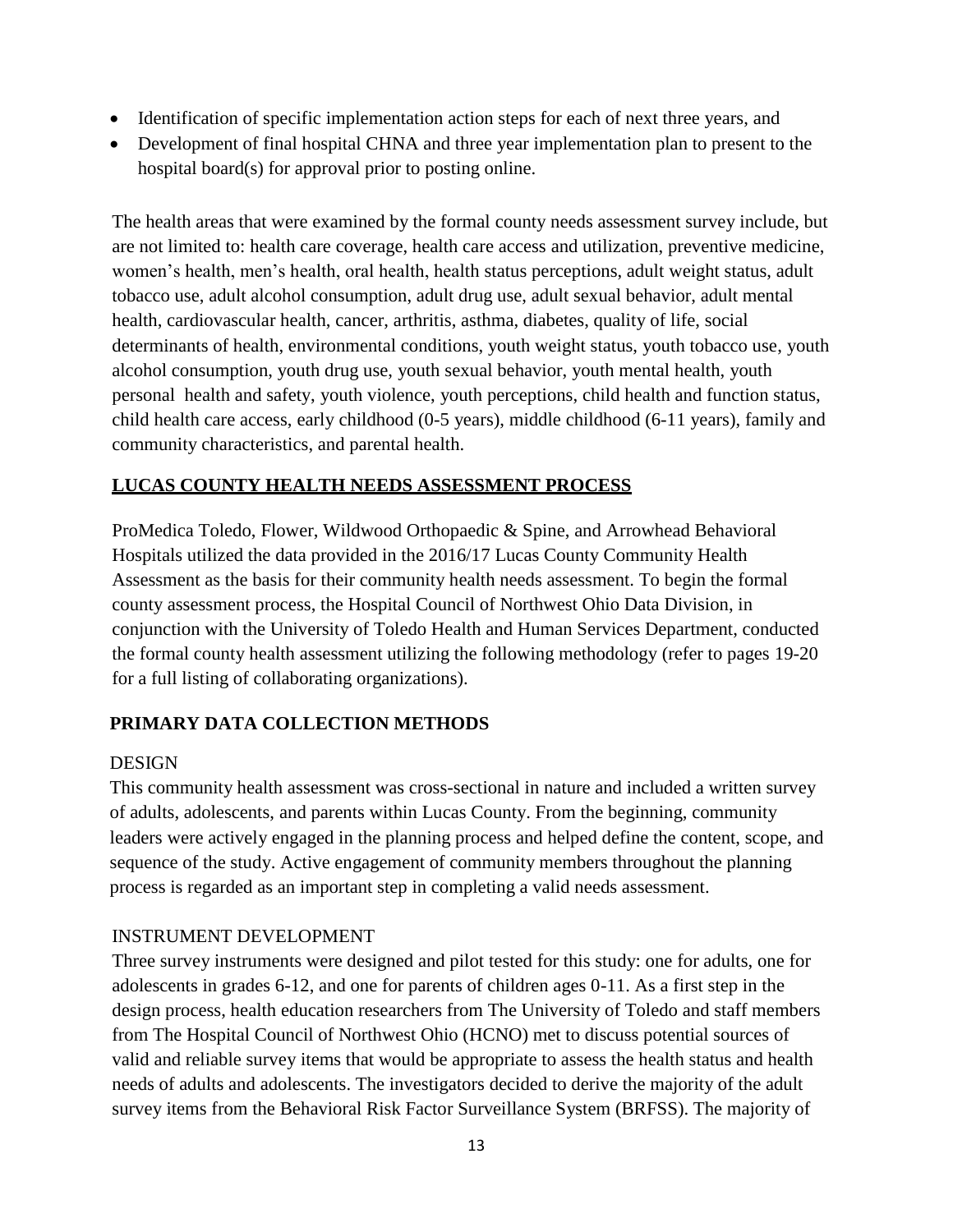survey items for the adolescent survey were derived from the Youth Risk Behavior Surveillance System (YRBSS), and most of the survey items for the parents of children 0-11 were derived from the National Survey of Children's Health (NSCH). This decision was based on being able to compare local data with state and national data. The project coordinator from The Hospital Council of Northwest Ohio conducted a series of meetings with Healthy Lucas County's Health Assessment Committee. During these meetings, HCNO and the planning committee reviewed and discussed banks of potential survey questions from the BRFSS, YRBSS and NSCH surveys. Based on input from Healthy Lucas County's Health Assessment Committee, the project coordinator composed drafts of surveys containing 116 items for the adult survey, 70 items for the adolescent survey, and 88 items for the child survey. The drafts were reviewed and approved by health education researchers at The University of Toledo.

#### SAMPLING | Adult Survey

The sampling frame for the adult survey consisted of adults ages 19 and over living in Lucas County. There were an estimated 297,515 people ages 19 and over living in Lucas County. The investigators conducted a power analysis to determine what sample size was needed to ensure a 95% confidence level with a corresponding margin of error of 5% (i.e., we can be 95% sure that the "true" population responses are within a 5% margin of error of the survey findings). A sample size of at least 384 adults was needed to ensure this level of confidence for the general population. The investigators also calculated the population of African American and Latino adults living in Lucas County. According to 2015 American Community Survey 5-year estimate data, approximately 82,182 African American and 28,558 Latino adults 19 years and older were living in Lucas County. A sample size of at least 382 African American adults and 376 Latino adults were needed to ensure a 95% confidence level for each population. The random sample of mailing addresses of adults from Lucas County was obtained from Melissa Data Corporation in Rancho Santa Margarita, California.

#### SAMPLING | Adolescent Survey

The sampling frame for the adolescent survey consisted of youth in grades 6-12 in Lucas County public school districts. For more information on participating districts and schools, see Appendix IV. The U.S. 2010 Census Bureau reported that approximately 43,198 of all youth ages 12-18 years old live in Lucas County. A sample size of 382 adolescents was needed to ensure a 95% confidence interval with a corresponding 5% margin of error. Students were randomly selected and surveyed in the schools.

#### SAMPLING | 0-11 Survey

The sampling frame for the survey of children consisted of parents of children ages 0-11 in Lucas County. The U.S. 2010 Census Bureau determined that approximately 69,902 children ages 0-11 live in Lucas County. The investigators conducted a power analysis based on a posthoc distribution of variation in responses (70/30 split) to determine what sample size was needed to ensure a 95% confidence level with corresponding confidence interval of 5% (i.e., we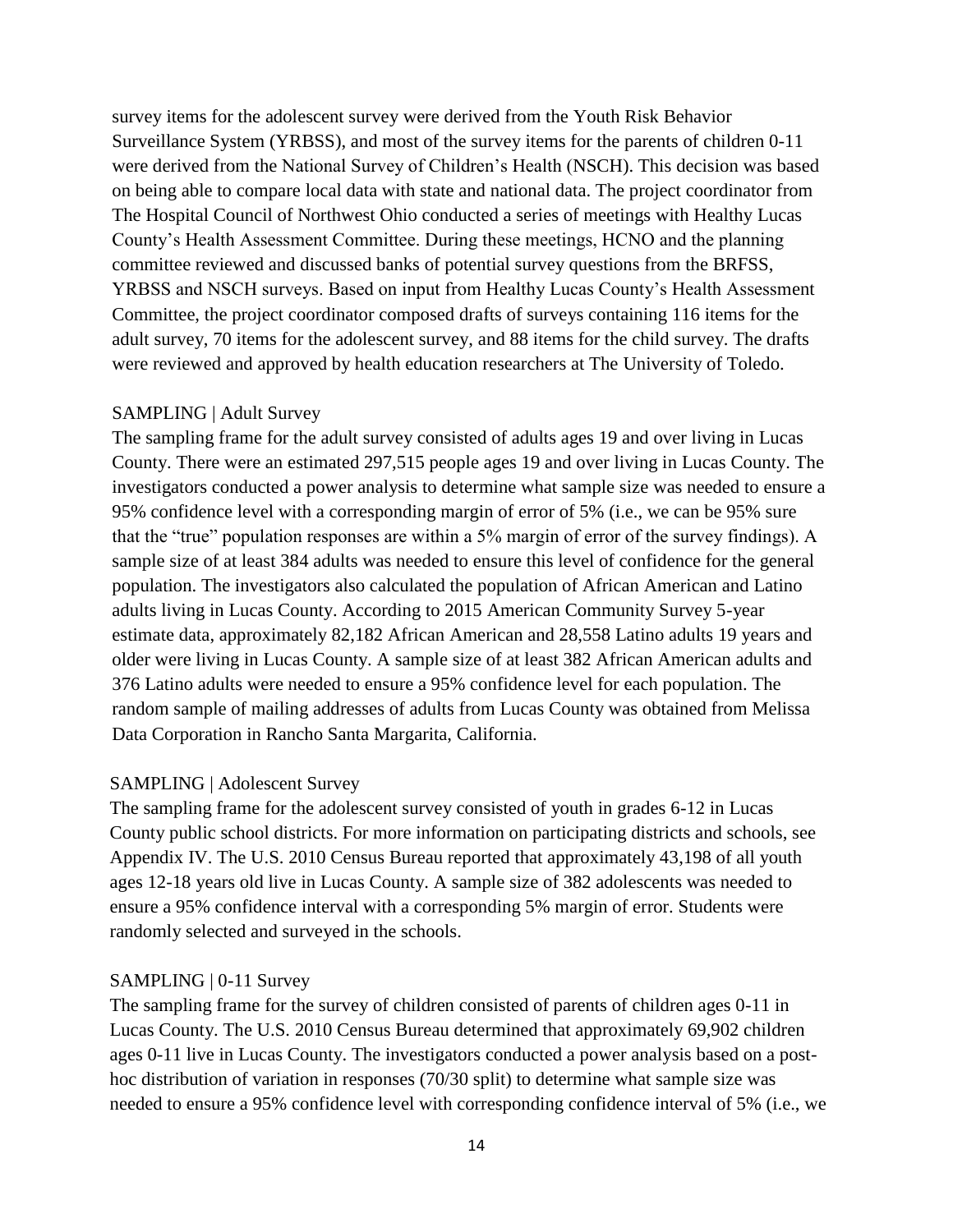can be 95% sure that the "true" population responses are within a 5% margin of error). The sample size required to generalize to children ages 0-11 was 382. The random sample of mailing addresses of parents of children 0-11 was obtained from Melissa Data Corporation in Rancho Santa Margarita, California.

#### PROCEDURE | Adult Survey

Prior to mailing the survey, the project coordinator mailed an advance letter to 3,600 adults in Lucas County: 1,200 to the general population, 1,200 to the African American population, and 1,200 to the Latino population. This advance letter was personalized, printed on Healthy Lucas County stationery and signed by the following: Eric Zgodzinski, Health Commissioner of the Toledo-Lucas County Health Department; W. Scott Fry, President and CEO of The Hospital Council of Northwest Ohio; Paula Hicks-Hudson, Mayor of Toledo; and Guisselle Mendoza McDonald, Executive Director of Adelante Inc. The letter introduced the county health assessment project and informed readers that they may be randomly selected to receive the survey. The letter also explained that the respondents' confidentiality would be protected, and it encouraged the readers to complete and return the survey promptly if they were selected. Three weeks following the advance letter, a three-wave mailing procedure was implemented to maximize the survey return rate. The initial mailing included a personalized, hand signed cover letter (on Healthy Lucas County stationery) describing the purpose of the study, the questionnaire, a self-addressed stamped return envelope, and a \$2 incentive, which were all included in a large green envelope. Approximately three weeks after the first-wave mailing, a second-wave mailing included another personalized cover letter encouraging recipients to reply, another copy of the questionnaire, and another reply envelope. A third-wave postcard was sent three weeks after the second-wave mailing. Surveys returned as undeliverable were not replaced with another potential respondent. The response rate for the general population was 41% ( $n=446$ : CI= $\pm$  4.64). This return rate and sample size means that the responses in the health assessment should be representative of the entire county. The response rate for the African American mailing was 22% (n=223:  $CI = \pm 6.50$ ). The response rate for the Latino mailing was 18% (n=182:  $CI = \pm 7.23$ ). Only 223 African Americans and 182 Latino adults responded to the survey. As a result, there is a greater margin of error when generalizing to the overall population of these specific two racial/ethnic groups. Caution should be taken when generalizing the results of this assessment to the African American and Latino communities. Key leaders within the minority populations determined it would be beneficial to create individual health assessments for the African American and Latinos along with the general survey findings.

#### PROCEDURE | Adolescent Survey

The survey was approved by all participating superintendents. Schools and grades were randomly selected. Each student in that grade had to have an equal chance of being in the class that was selected, such as a home room or health class. Classrooms were randomly chosen by the school principal. Passive permission slips were mailed home to parents of any student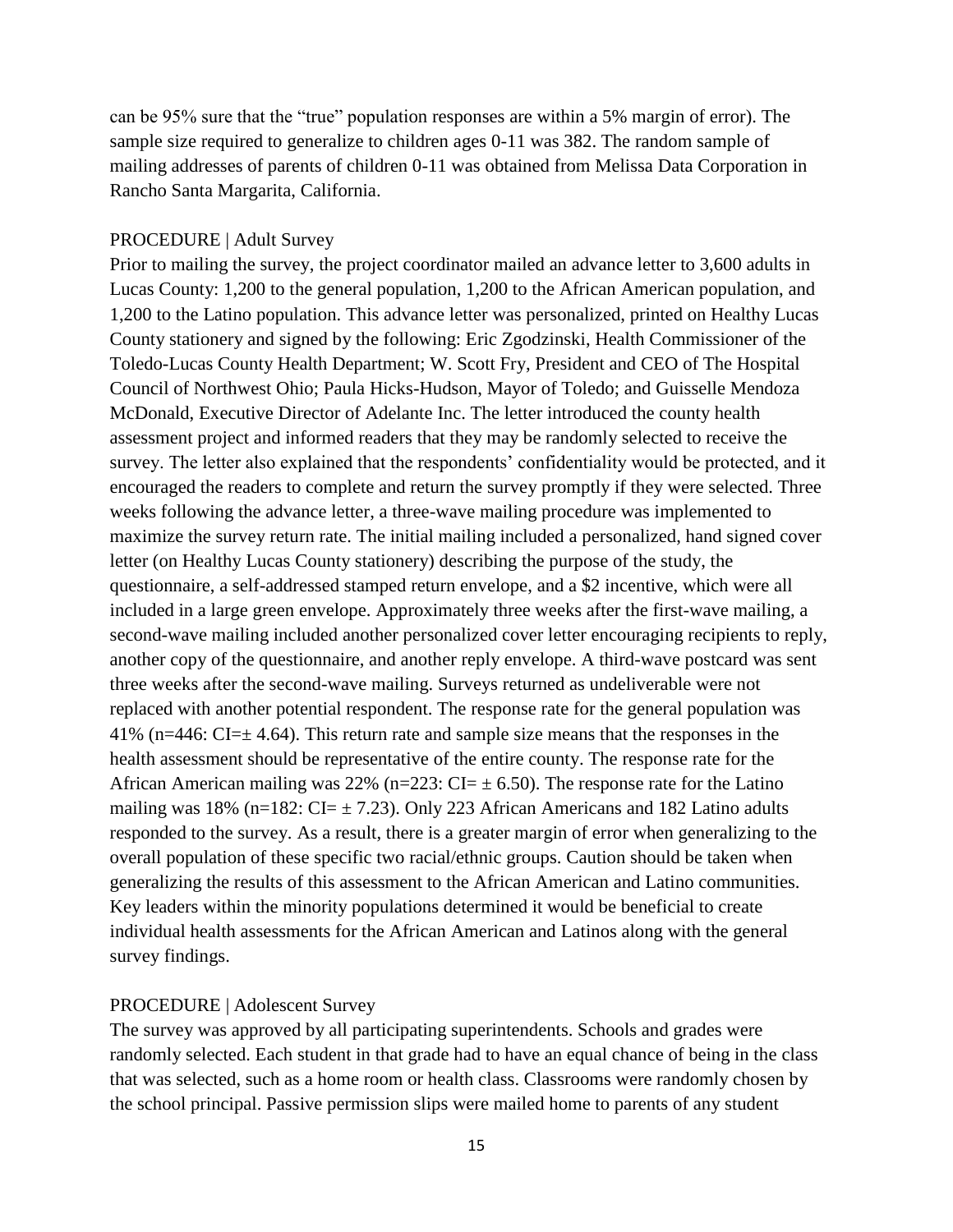whose class was selected to participate. The response rate was  $94\%$  (n=1,535: CI= $\pm$  2.48).

#### PROCEDURE | Children 0-5 and 6-11

Prior to mailing the survey to parents of children ages 0-11, the project team mailed an advance letter to 2,400 parents in Lucas County. This advance letter was personalized, printed on Healthy Lucas County stationery and signed by the following: Eric Zgodzinski, Health Commissioner of the Toledo-Lucas County Health Department; W. Scott Fry, President and CEO of The Hospital Council of Northwest Ohio; Paula Hicks-Hudson, Mayor of Toledo; and Guisselle Mendoza McDonald, Executive Director of Adelante Inc. The letter introduced the county health assessment project and informed readers that they may be randomly selected to receive the survey. The letter also explained that the respondents' confidentiality would be protected and encouraged the readers to complete and return the survey promptly if they were selected. Three weeks following the advance letter, a three-wave mailing procedure was implemented to maximize the survey return rate. The initial mailing included a personalized, hand-signed cover letter (on Healthy Lucas County stationery) describing the purpose of the study, a questionnaire, a self-addressed stamped return envelope, and a \$2 incentive. Approximately three weeks after the first-wave mailing, a second-wave mailing included another personalized cover letter encouraging parents to reply, another copy of the questionnaire, and another reply envelope. A third-wave postcard was sent three weeks after the second-wave mailing. Surveys returned as undeliverable were not replaced with another potential respondent. The response rate was  $16\%$  (n=316: CI= $\pm$  5.51).

#### DATA ANALYSIS

Individual responses were anonymous. Only group data was available. All data was analyzed by health education researchers at The University of Toledo using SPSS 23.0. Crosstabs were used to calculate descriptive statistics for the data presented in this report. To be representative of Lucas County, the adult data collected was weighted by age, gender, race, and income using 2015 Census data. Multiple weightings were created based on this information to account for different types of analyses. For more information on how the weightings were created and applied, see Appendix III of the full report [\(http://www.hcno.org/wp-](http://www.hcno.org/wp-content/uploads/2017/10/FINAL-2016-17-General-Lucas-County-CHA-Participant-Feedback-Included-10-4-17.pdf)

[content/uploads/2017/10/FINAL-2016-17-General-Lucas-County-CHA-Participant-Feedback-](http://www.hcno.org/wp-content/uploads/2017/10/FINAL-2016-17-General-Lucas-County-CHA-Participant-Feedback-Included-10-4-17.pdf)[Included-10-4-17.pdf\)](http://www.hcno.org/wp-content/uploads/2017/10/FINAL-2016-17-General-Lucas-County-CHA-Participant-Feedback-Included-10-4-17.pdf).

### **LIMITATIONS**

As with all county assessments, it is important to consider the findings in light of all possible limitations. First, the Lucas County adult assessment had a high response rate. However, if any important differences existed between the respondents and the non-respondents regarding the questions asked, this would represent a threat to the external validity of the results (the generalizability of the results to the population of Lucas County). If there were little to no differences between respondents and non-respondents, then this would not be a limitation. Second, the response rate for African Americans (22%) and Latinos (18%) in Lucas County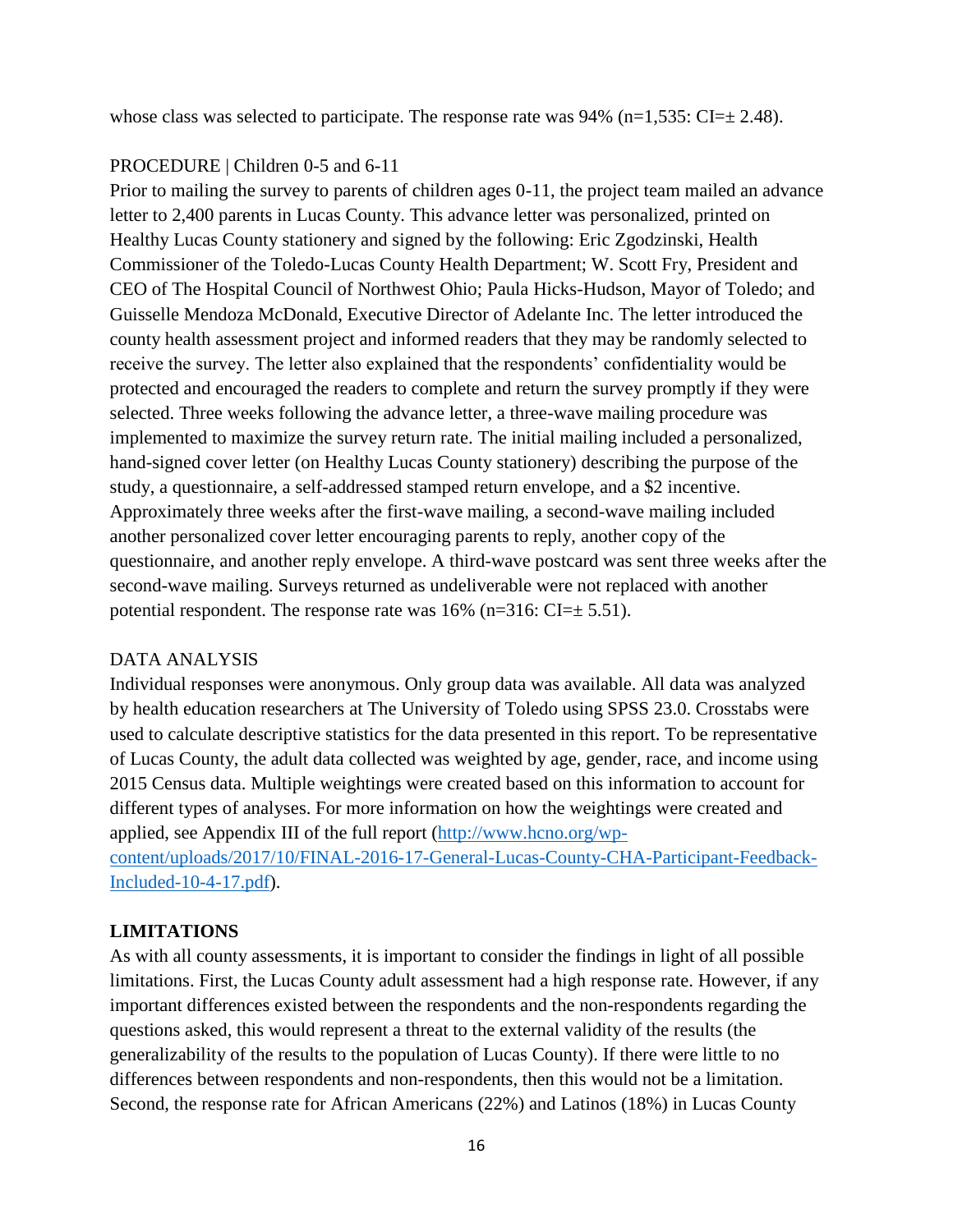was very low, even though a specialized mailing list was purchased to recruit African Americans and Latinos. Though the African American and Latino response rates were low, Lucas County yielded a higher response than the 2015 Ohio BRFSS rate of 11.5% for African Americans and 2.8 % for Latinos. To be 95% confident in our findings with a 5% margin of error, we would have needed 382 surveys to be returned from the African American population and 376 from the Latino population. The low response rate yielded only 223 African American responses resulting in a margin of error of 6.50% and 182 Latino responses resulting in a margin of error of 7.23%. Furthermore, while the survey was sent to random households in Lucas County, those responding to the survey were more likely to be older. For example, only 18 respondents were younger than 30. While weightings might be applied during calculations to help account for this, it still presents a potential limitation (to the extent that the responses from these 18 individuals might substantively different than the majority of Lucas County residents younger than 30). Therefore, those younger than 30 were not included in the graphs throughout the report. It is important to note that, although several questions were asked using the same wording as the Centers for Disease Control and Prevention (CDC) questionnaires and the NSCH questionnaire, the adult and parent data collection method differed. CDC adult data and NSCH child data were collected using a set of questions from the total question bank and adults were asked the questions over the telephone rather than via mail survey. The youth CDC survey was administered in schools in a similar fashion as this county health assessment. Lastly, this survey asked parents questions regarding their young children. Should enough parents felt compelled to respond in a socially desirable manner inconsistent with reality, this would represent a threat to the internal validity of the results**.**

#### **CONSULTING PERSONS AND ORGANIZATIONS**

**The process for consulting with persons representing the community's interests and public health expertise** began when local community agencies, including the Toledo Lucas County Health Department, were invited to participate in the county-wide health assessment process, including choosing questions for the surveys, providing local data, reviewing draft reports and planning the community event, release of the data, reviewing resources and gaps, and setting priorities. The needs of the population, especially those who are medically underserved, low-income, minority populations and populations with chronic disease needs were taken into account through the sample methodology that surveyed these populations and over-sampled minority populations. This community health assessment was cross-sectional in nature and included a written survey of adults, adolescents, and parents within Lucas County. From the beginning, community leaders were actively engaged in the planning process and helped define the content, scope, and sequence of the study. Active engagement of community members throughout the planning process is regarded as an important step in completing a valid needs assessment.

As evidenced by the list of participating organizations below (pages 19-20), **the hospital facility took into account input from persons who represent the community** by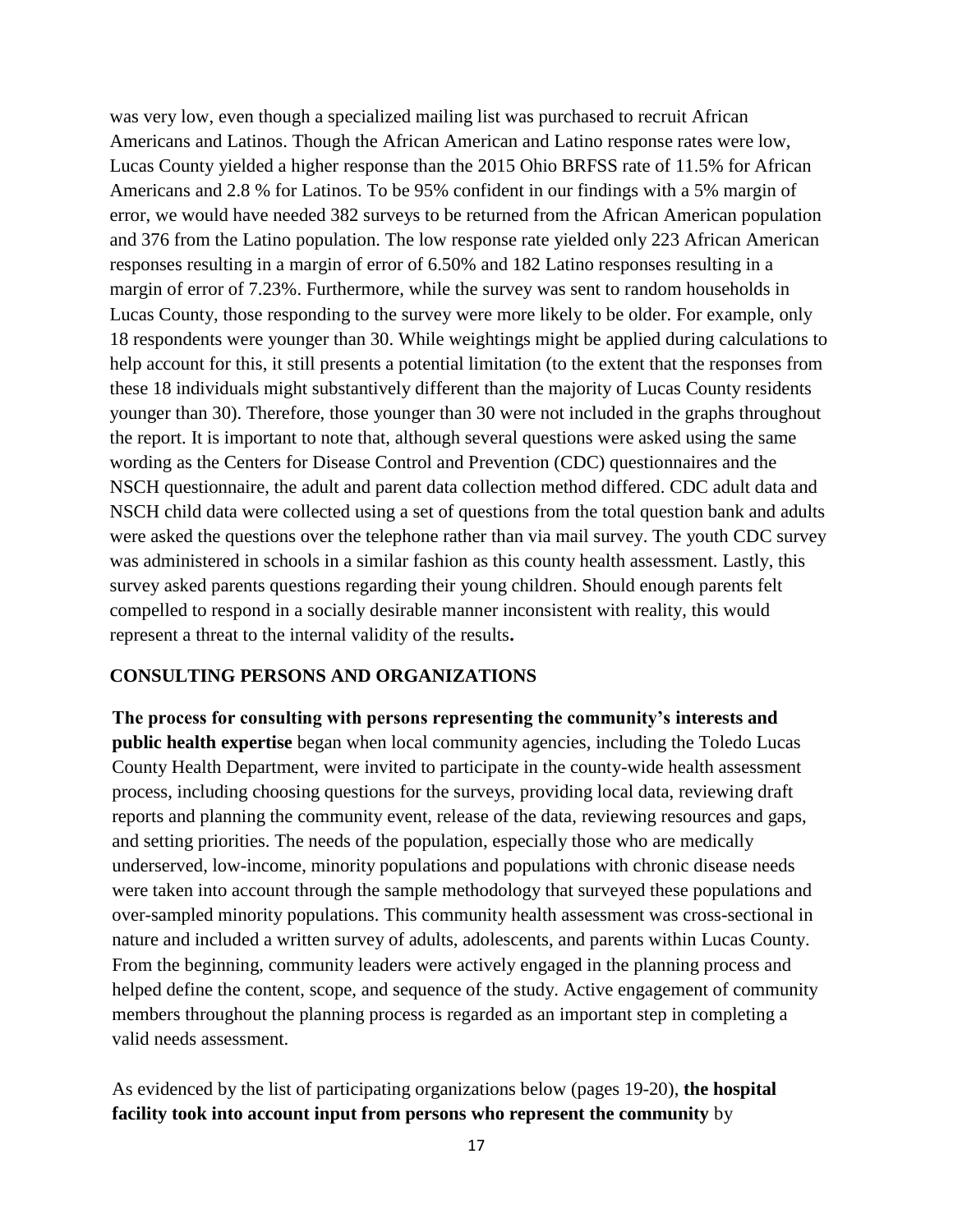participating with other organizations in Lucas County who contracted with the Hospital Council of Northwest Ohio, a non-profit hospital association, located in Toledo, Ohio, to coordinate and manage the county health assessment and strategic planning process. The Hospital Council has been completing comprehensive health assessments since 1999. The Project Coordinator from the Hospital Council of NW Ohio holds a Master's degree in Public Health and conducted a series of meetings with the planning committee from Lucas County.

During these meetings, banks of potential survey questions from the Behavioral Risk Factor Surveillance and Youth Risk Behavior Surveillance surveys were reviewed and discussed. The drafts were reviewed and approved by health education researchers at the University of Toledo. In addition, ProMedica Toledo, Flower, Wildwood Orthopaedic & Spine, and Arrowhead Behavioral Hospitals received feedback on this CHNA and implementation plan from the Toledo Lucas County Health Department to confirm these needs from the community health expert perspective.

The needs of the population, especially those who are medically underserved, low-income, minority populations and populations with chronic disease needs were taken into account through the sample methodology that surveyed these populations and over-sampled minority populations. In addition, the organizations that serve these populations participated in the health assessment and community planning process, such as Toledo-Lucas County CareNet, Toledo-Lucas County Commission on Minority Health, United Way of Greater Toledo, etc.

ProMedica Toledo, Flower, Wildwood Orthopaedic & Spine, and Arrowhead Behavioral Hospitals conducted the Lucas County Health Assessment and planning process with the following hospitals:

- Mercy Children's Hospital
- Mercy St. Anne Hospital
- Mercy St. Charles Hospital
- Mercy St. Vincent Hospital
- ProMedica Hospitals
- St. Luke's Hospital
- University of Toledo Medical Center

The results of the Lucas County Health Assessment were presented at a county data release event. There were over 100 key leaders from the community that represented public health, law enforcement, schools, churches, local officials, social service agencies and other various community members in attendance at the public release of the community health needs assessment. Community participants were invited to join the community health improvement (CHIP) process to complete the strategic plan for the county.

### **LUCAS COUNTY STRATEGIC PLANNING PROCESS**

The Lucas County Community Health Improvement Planning (CHIP) Committee met eight times and the community health improvement plan (CHIP) was approved by the Healthy Lucas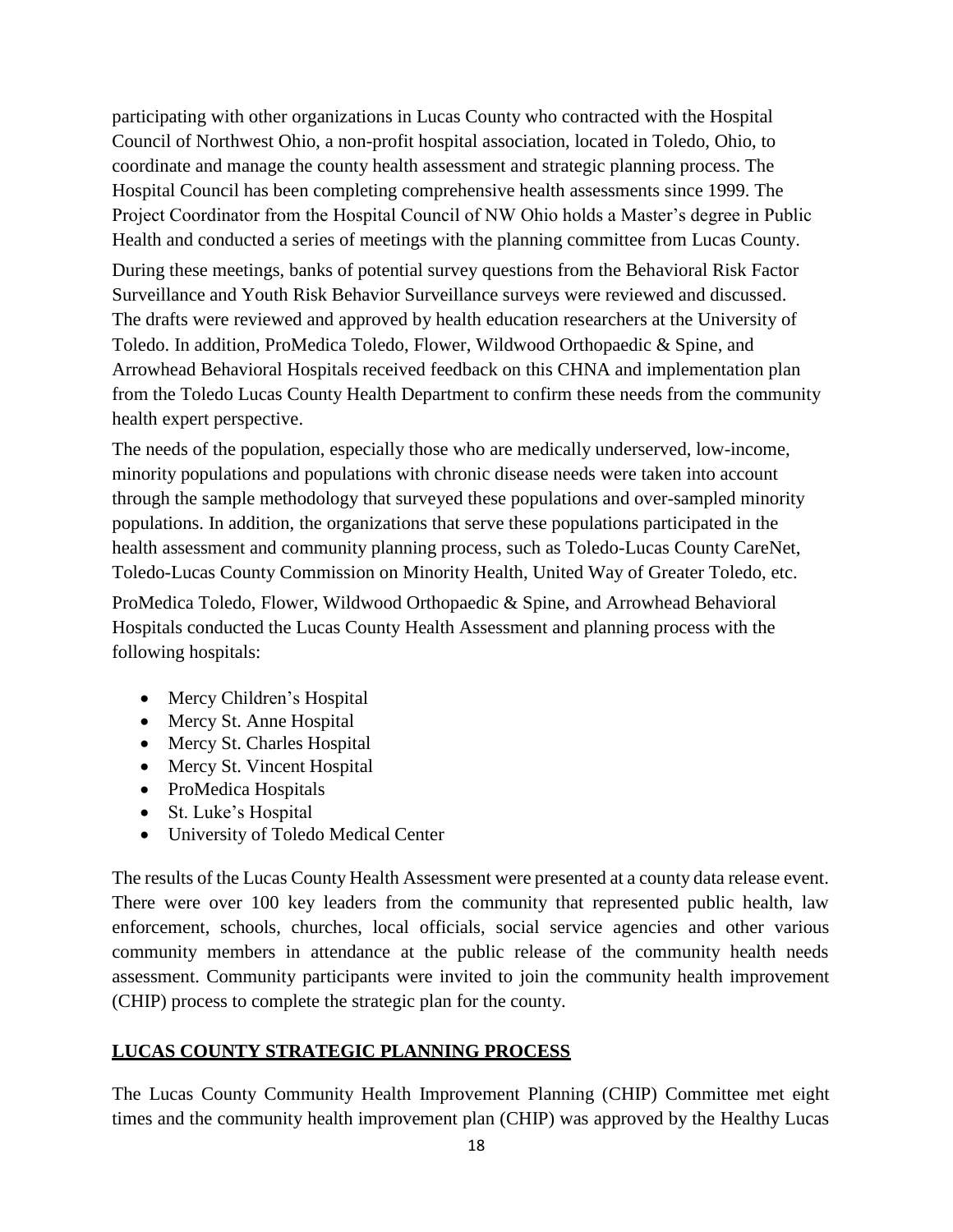County Executive Committee in April, 2018.

Following the community assessment data release in September 2017, the Toledo-Lucas County Health Department along with the local hospitals and key community leaders participated in an organized process of Community Health Improvement Planning (CHIP) to improve the health of residents of the county. The National Association of City County Health Officer's (NACCHO) strategic planning tool, Mobilizing for Action through Planning and Partnerships (MAPP), was used throughout this process.

The MAPP Framework includes six phases which are listed below

- Organizing for success and partnership development
- Visioning
- Conducting the MAPP assessments
- Identifying strategic issues
- Formulating goals and strategies
- Taking action: planning, implementing, and evaluation

The MAPP process includes four assessments, Community Themes & Strengths, Forces of Change, the Local Public Health System Assessment and the Community Health Status Assessment. These assessments were used by the Lucas County CHIP Committee to prioritize specific health issues and population groups which are the foundation of this plan.

Priority health issues for Lucas County include:

- Mental Health
- Addiction/Drug and Opiate Use
- Chronic Disease/Obesity
- Maternal & Infant Health/Infant Mortality

Lucas County's CHIP has ten cross-cutting strategies that will work toward addressing all priority areas include: 1) School-Based Obesity Prevention Interventions, 2) Complete Streets, 3) Smoke-Free Policies for Multi-Unit Housing, 4) Community Health Workers (CHWs), 5) Cultural Competence training for Health Care Professionals, 6) Food Insecurity Screen and Referral, 7) PHQ-9, 8) Tobacco 21, 9) School-Based Health Alliance, and 10) Walk Friendly Communities.

The Lucas County CHA and CHIP processes included input from organizations and persons who represent the community. Collaborating organizations included:

Adelante Advocates for Basic Legal Equality, Inc. (ABLE) American Cancer Society Area Office on Aging of Northwestern Ohio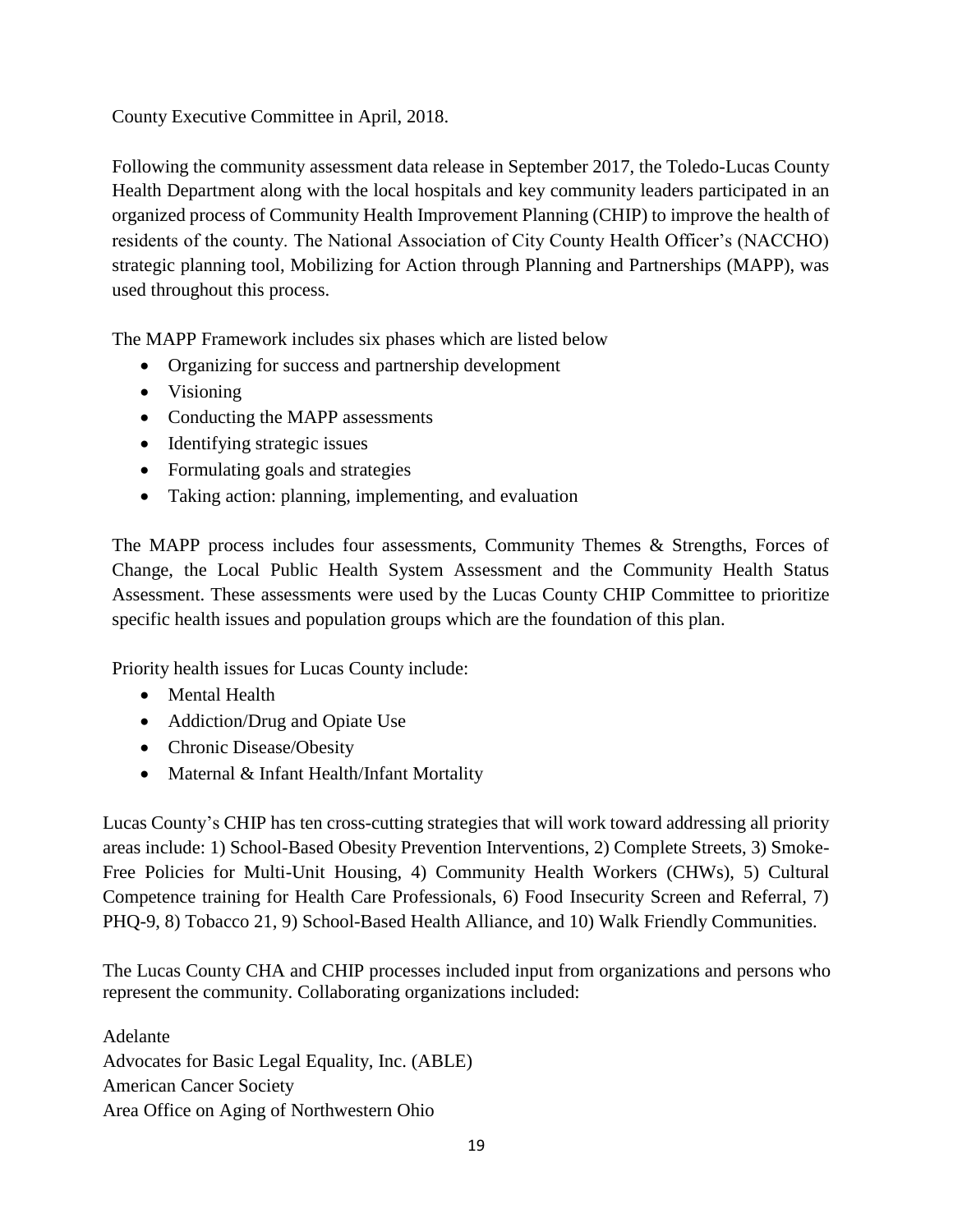Center for Health and Successful Living - University of Toledo Central State University CWA Local 4319/NAACP 3204 Family and Child Abuse Prevention Center Fredrick Douglass Center Healthy Lucas County Hospital Council of Northwest Ohio Lake Erie Traffic Safety Lucas County Family Council Lucas County Department of Job and Family Services Mercy Health Mental Health & Recovery Services Board of Lucas County New Concepts Neighborhood Health Association Ottawa Hills Schools Ohio State University Extension Paramount Insurance ProMedica St. Luke's Hospital Toledo Fire and Rescue Toledo/Lucas County CareNet Toledo Lucas County Commission on Minority Health Toledo Lucas County Health Department Toledo Museum of Art Toledo Public Schools Toledo Public Schools – Head Start The University of Toledo University of Toledo Medical Center United Way of Greater Toledo/Live Well Toledo United Pastors for Social Empowerment YMCA of Greater Toledo YWCA of Northwest Ohio

Many of the above organizations represent expertise in public health, including the Toledo Lucas County Health Department. In addition, the county strategic planning process was facilitated by staff employed by the Hospital Council of Northwest Ohio, who hold a Master's Degrees in Public Health. ProMedica hospitals were represented by ProMedica system staff in the county health assessment and the development of the community-wide community health improvement plan for Lucas County. The Lucas County CHIP was written based on the conclusions and recommendations after completing the MAPP process.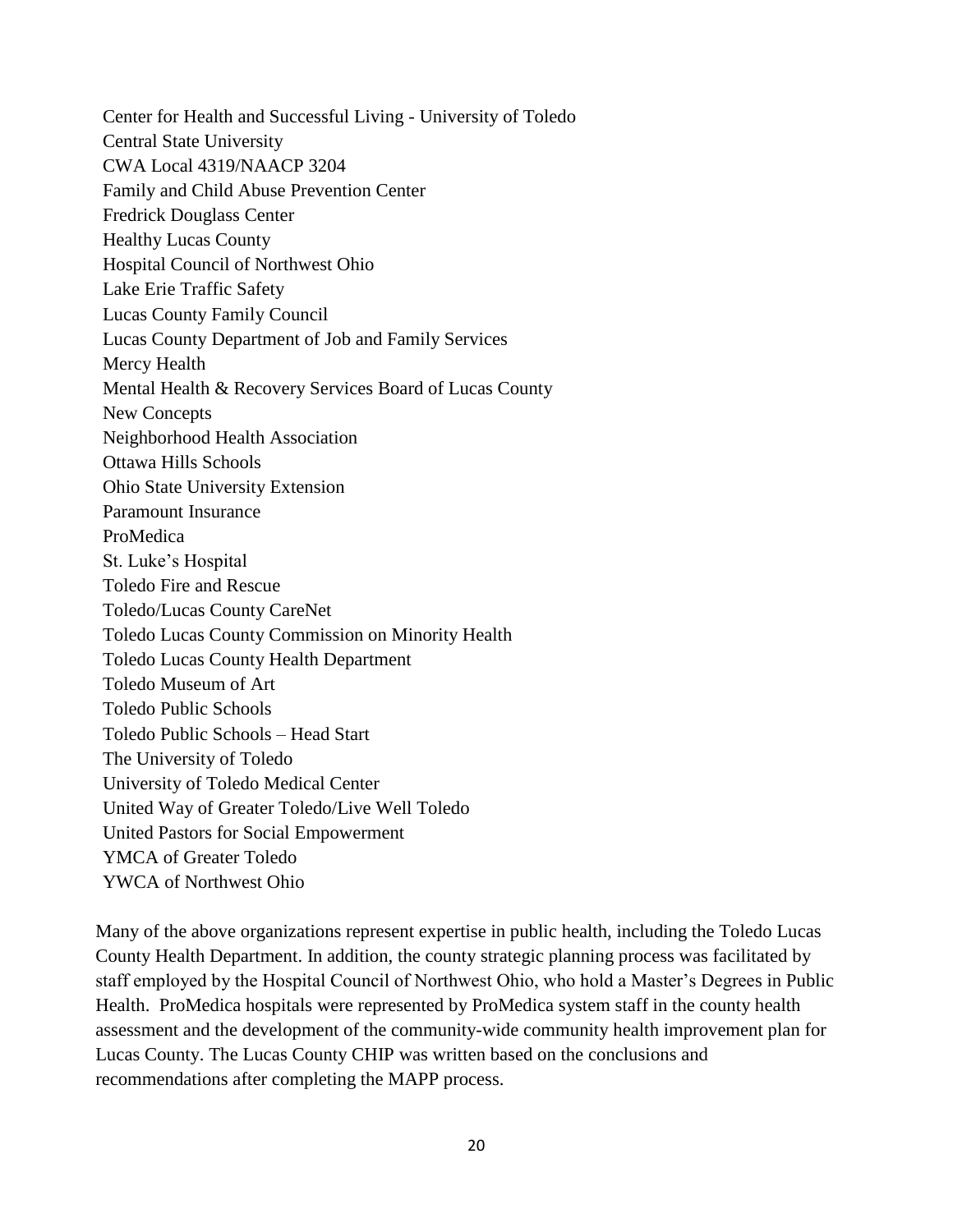# **V. COMMUNITY HEALTH NEEDS & PRIORITIES**

Key findings that were identified in the Lucas County 2016/2017 Health Assessment include the items below. (Note: statistics in parentheses below are from the previous 2014 and 2011 Lucas County Health Assessment, respectively, that may be used for comparison to current data.):

- $\triangleright$  Health Status and Coverage
	- o 6% (14%, 13%) of Lucas County adults were uninsured vs. 8% in Ohio and 11% in the U.S.; 14% of Lucas County adults with incomes less than \$25,000 were uninsured.
- $\triangleright$  Health Care Access and Utilization
	- o 79% of Lucas county adults had visited a doctor's office for health care services or advice
	- o 13% of adults looked for a program to help with depression, anxiety, or some mental health problem
- $\triangleright$  Preventive Medicine
	- o 52% (53%, 37%) of Lucas County adults had a flu vaccine in the past year; 73% (75%) of adults ages 65 and over had a flu vaccine in the past year vs. 58% in Ohio and 61% in the U.S.
- Women's Health
	- o 75% (73%, 74%) of Lucas County women age of 40 and older reported having a mammogram in the past two years vs. 72% in Ohio and the 73% in the U.S.
	- o 70% (72%) of Lucas County women ages 40 and over have had a clinical breast exam in the past two years vs. 75% in Ohio and 77% in the U.S.
	- o 68% (73%, 72%) of women in Lucas County have had a pap smear to detect cancer of the cervix in the past three years vs. 74% in Ohio and 75% in the U.S.
- > Men's Health
	- o 18% (22%, 26%) of men had a digital rectal exam in the past year
- > Adult Oral Health
	- o 66% (66%, 68%) of Lucas County adults visited a dentist in the past year vs. 65% in both Ohio and the U.S.
- $\triangleright$  Health Status Perceptions
	- o 49% (45%, 48%) of Lucas County adults rated their health status as excellent or very good. Conversely, 14% (18%, 18%) of adults described their health as fair or poor, increasing to 25% of those with incomes less than \$25,000 who described their health as fair or poor
- $\triangleright$  Adult Weight Status

o 38% (34%, 36%) of adults were obese based on BMI vs. 37% in Ohio and 36% in the U.S.  $\triangleright$  Adult Tobacco Use

o 14% (19%, 24%) of adults were a current smoker vs. 22% in Ohio and 18% in the U.S.

- $\triangleright$  Adult Alcohol Consumption
	- o 24% (21%, 23%) of adults were binge drinkers\* vs. 18% in Ohio and 16% in the U.S.
- $\triangleright$  Adult Drug Use
	- o 6% (10%, 8%) of adults misused prescription drugs in the past 6 months
- $\triangleright$  Adult Sexual Behavior

o 12% (8%, 9%) of Lucas County adults had more than one sexual partner in the past year

- > Adult Mental Health
	- o 2% (3%, 3%) of Lucas County adults considered attempting suicide in the past year
- Cardiovascular Health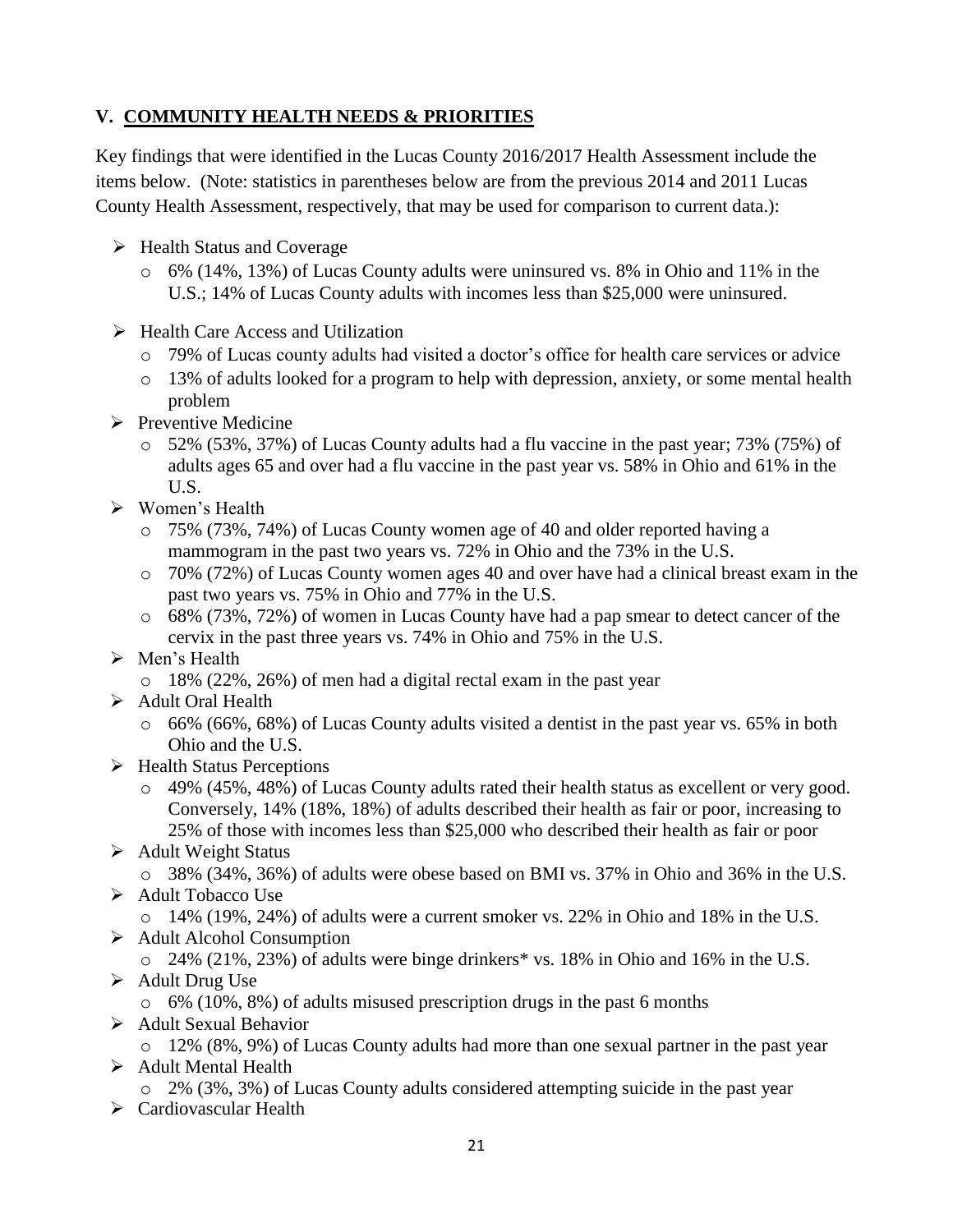- o 5% (5%, 3%) of Lucas County adults had a heart attack, 34% (37%, 34%) had high blood pressure and 3% (3%, 2%) had a stroke
- o Heart disease is the leading cause of death and stroke the fourth leading cause of death in Lucas County (Source: http://www.hcno.org)
- $\triangleright$  Cancer
	- $\circ$  13% (10%, 11%) of Lucas County adults were diagnosed with cancer at some point in their lives
	- o Cancer was the second leading cause of death in the county with lung cancer the leading cause of cancer deaths (Source: ODH Data Warehouse, 2013-2015)
- $\triangleright$  Arthritis
	- o Arthritis has been diagnosed in 23% (19%, 19%) of Lucas County adults vs. 28% in Ohio and 25% in the U.S.
- $\triangleright$  Asthma
	- o Asthma has been diagnosed in 10% (13%, 13%) of Lucas County adults vs. 14% in Ohio and 14% in the U.S.
- > Diabetes
	- o Diabetes has been diagnosed in 12% (15%, 13%) of adults vs. 11% in Ohio and 10% in the U.S.
- $\triangleright$  Quality of Life
	- o 43% (47%) of Lucas County adults are limited is some way because of physical, mental or emotional problem
- $\triangleright$  Social Determinants of Health
	- o In 2017, 9% (6%) of Lucas County adults were abused in the past year (including physical, sexual, emotional, financial, or verbal abuse). Sixteen percent (16%) of adults had bills they could not pay for, and more than half (52%) of adults reported gambling in the past year.
- $\triangleright$  Environmental Conditions
	- o Lucas County adults reported the following as the top three issues that threatened their health in the past year: insects (11%), rodents (8%), and bed bugs (7%). Seventy-two percent (72%) of adults reported they had a working smoke detector in their home.
- Youth Weight Status
	- o 15% (13%, 15%) of Lucas County 9th -12th grade youth were obese, according to BMI, vs. 13% for Ohio and 14% for the U.S.
- Youth Tobacco Use
	- o 5% (9%, 18%) of Lucas County 9th -12th grade youth were current smokers vs. 15% for Ohio and 11% for the U.S.
- Youth Alcohol Consumption
	- o 27% (28%, 39%) of Lucas County 9th -12th grade youth were a current drinker vs. 30% for Ohio and 33% for the U.S.
	- o 13% (21%, 23%) of Lucas County 9th -12th grade youth were binge drinkers, vs. 16% for Ohio and 18% for the U.S.
- Youth Drug Use
	- o 18% (19%, 26%) of Lucas County 9th -12th grade youth used marijuana in the past month, vs. 21% for Ohio and 22% for the U.S.; 5% of youth had tried marijuana before the age of 13
- Youth Sexual Behavior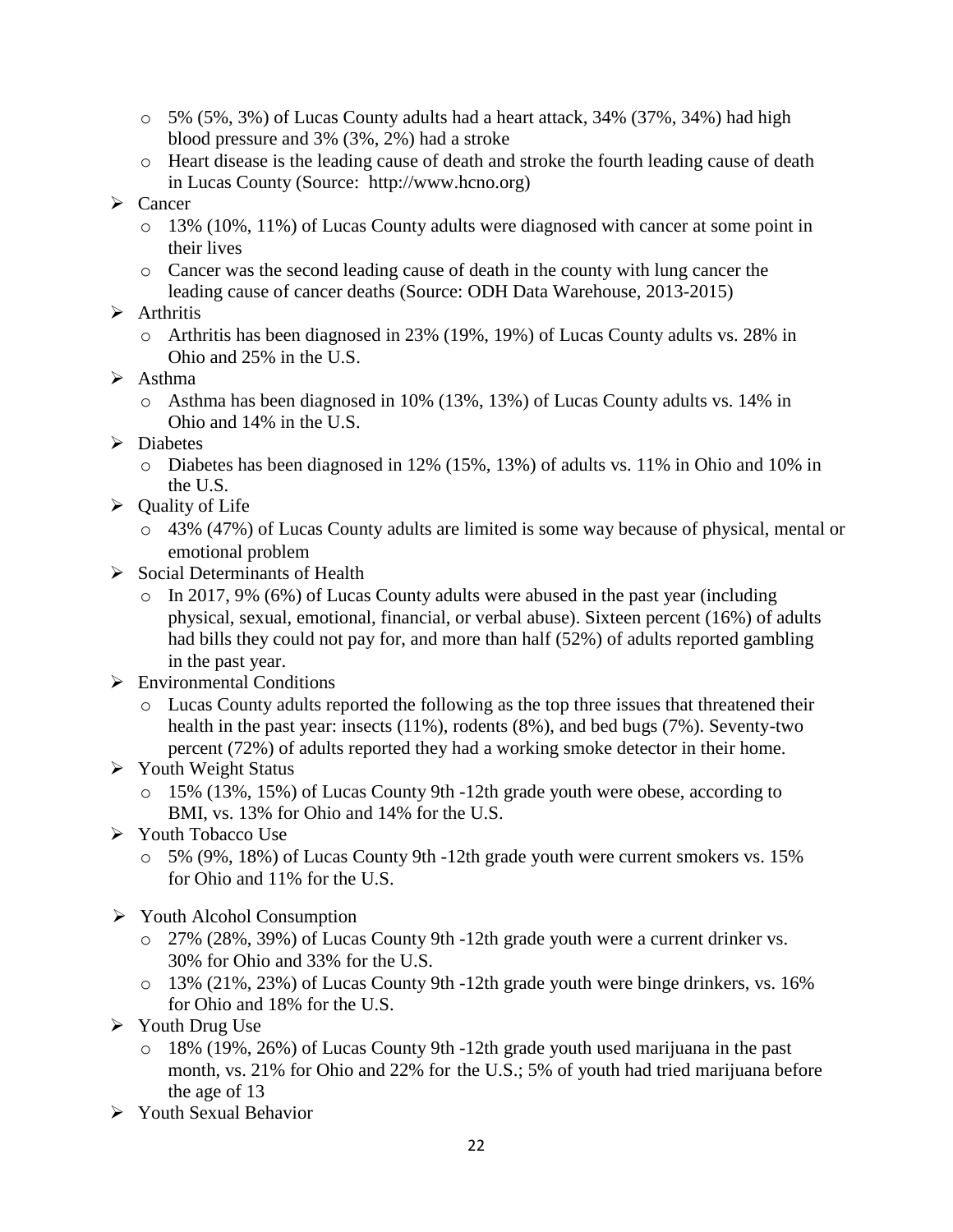- o 42% (53%, 63%) of Lucas County 9th -12th grade youth ever had sexual intercourse vs. 43% of Ohio and 41% % for the U.S.
- o 7% (10%, 12%) were sexually active before the age of 13 vs. 4% for Ohio in 2013 and 4% for the U.S. in 2015
- o 13% (10%, 7%) of Lucas County 9th -12th grade youth did not use any method to prevent pregnancy during their last sexual intercourse, vs. 12 % for Ohio and 14% for the U.S.

# Youth Mental Health

- o 14% (18%, 16%) of Lucas County 9th-12th grade youth had seriously considered attempting suicide in the past year vs. 14% in Ohio and 18% in the U.S.
- o 8% (8%, 4%) of Lucas County 9th-12th grade youth had attempted suicide in the past year vs. 6% in Ohio and 9% in the U.S.
- Youth Personal Health and Safety\*
	- o 35% (38%, 43%) of Lucas County 9th-12th grade youth were bullied in the past year no data was available for Ohio or the U.S.
- $\triangleright$  Youth Violence
	- o 23% (25%, 28%) of Lucas County 9th-12th grade youth had been in a physical fight in the past year vs. 20% in Ohio and 23% in the U.S.; 7% (7%) had been threatened or injured with a weapon on school property in the past year vs. 6% in the U.S.
- $\triangleright$  Youth Perceptions
	- o Five percent (5%) of youth used the following medications that were not prescribed to them or took more than prescribed to feel good or high: Ritalin, Adderall, Concerta, or other ADHD medications (3%); tranquilizers (2%); Codeine, Demerol, Morphine, Percodan or Dilaudid (2%); OxyContin (1%), steroids (1%); Vicodin (1%); Ultram (<1%); Fentanyl  $\left(\langle 1\% \right)$ ; and Suboxone or Methadone  $\left(\langle 1\% \right)$ .
	- o Youth who misused prescription medications got them in the following ways: a parent gave it to them (41%), a friend gave it to them (28%), bought it from someone else (14%) took it from a friend or family member (9%), bought it from a friend (8%), another family member gave it to them (6%) and the Internet (4%).
- > Children's Health and Function Status
	- o 98% (91%) of Lucas County parents rated their age 0-5 child's health as excellent or very good compared to 89% for Ohio and 86% for the U.S.
	- o 97% (86%) of Lucas County parents rated their age 6-11 child's health as excellent or very good compared to 86% in Ohio and 83% in the U.S.
- Children Health Care Access
	- o 61% (64%) of Lucas County parents said their age 0-5 child had dental care last year vs. 50% for Ohio and 54% for the U.S.
	- o 94% (91%) of Lucas County parents said their age 6-11 child had dental care last year vs. 92% in Ohio and 88% in the U.S.
	- o 96% (95%) of Lucas County parents said their age 0-5 child had been to a doctor for preventive care in past year vs. 94% for Ohio and 90% for the U.S.
	- o 92% (88%) of Lucas County parents said their age 6-11 child had been to a doctor for preventive care in past year vs. 86% in Ohio and 82% in the U.S.
- $\triangleright$  Early Childhood
	- o 22% (29%) of Lucas County mothers never breastfed their child vs. 29% in Ohio and 21% in the U.S.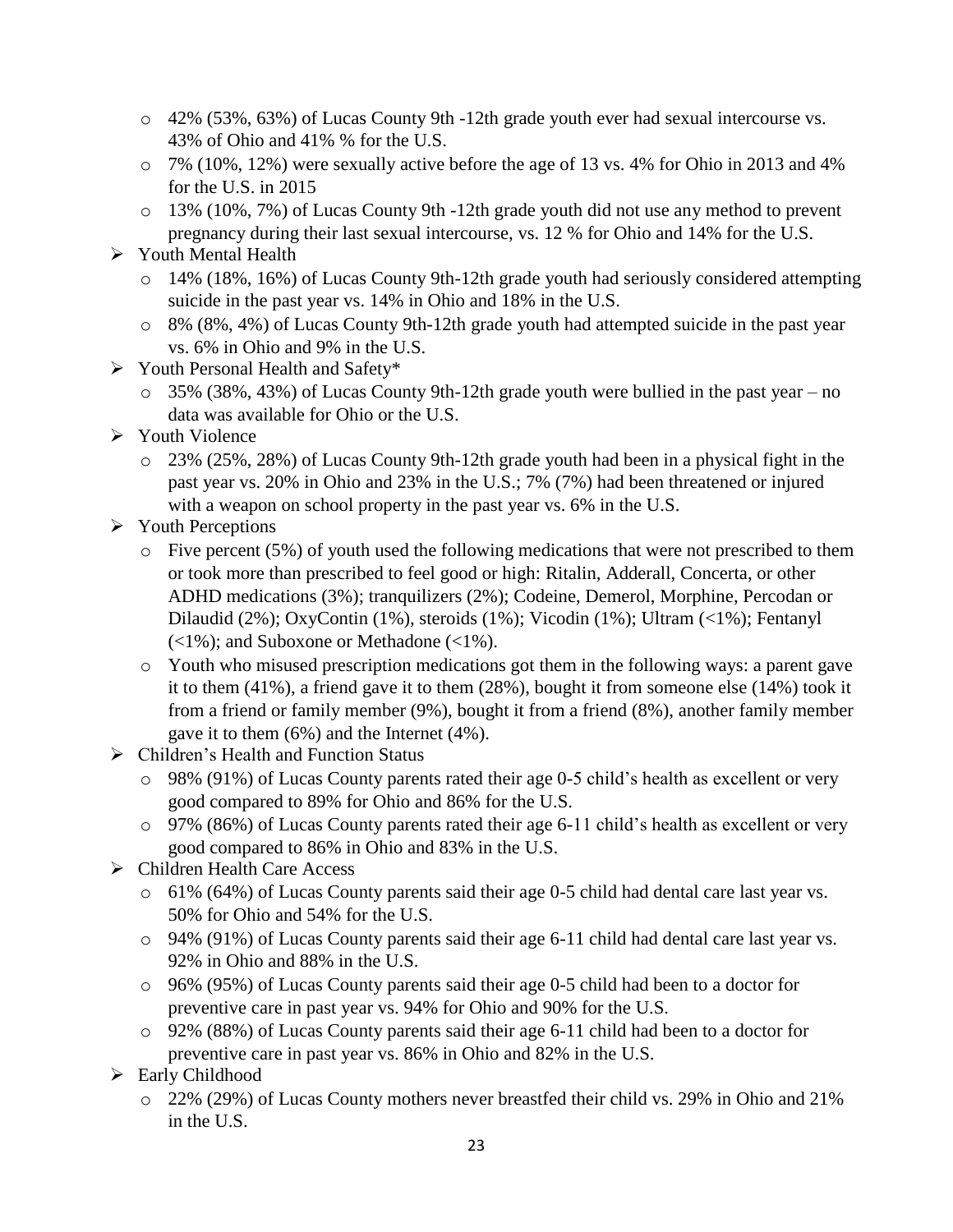- $\circ$  81% (68%) of Lucas County parents said they put their child to bed on their back no Ohio or U.S. comparisons were available
- $\triangleright$  Middle Childhood
	- o 25% (24%) of Lucas County parents said their children ages 6-11 did not miss any days of school because of illness or injury vs. 16% in Ohio and 22% in the U.S.
	- o 97% (96%) of Lucas County parents said their children ages 6-11 was usually/always safe at school vs. 96% in Ohio and 94% in the U.S.
- $\triangleright$  Parent, Family and Community Characteristics
	- o 97% (96%) of parents reported their neighborhood was always or usually safe enough for their child to go out and play.
	- o 7% of parents reported that someone in the household used cigarettes, cigars, or pipe tobacco around their children
	- o 6% (2%) of parents reported there was an unlocked and loaded firearm in their home

Note: Many identified health needs are addressed by physicians at the time of related patient visits, or through other ProMedica programs.

The Lucas County Community Health Improvement Planning (CHIP) Committee, using the Lucas County Health Needs Assessment, prioritized the following health issues, as indicated in Table 2 below, determining that if these issues are addressed by multiple agencies and organizations over the next three years, they could promote healthier lifestyles and safer neighborhoods for all ages, reduce chronic health diseases, and improve several socioeconomic determinants of health for Lucas County residents. In some areas of identified need, ProMedica is already taking a system approach to addressing these community health needs, to most efficiently use resources and to prevent duplication of services.

| <b>Table 2 - Lucas County Community Health</b><br><b>Improvement Plan (CHIP) - Selected Priorities</b> |                                                                                                                                                | <b>Facilitating Agency(s)</b>                                      |  |
|--------------------------------------------------------------------------------------------------------|------------------------------------------------------------------------------------------------------------------------------------------------|--------------------------------------------------------------------|--|
| <b>Priority 1: Mental Health</b>                                                                       |                                                                                                                                                |                                                                    |  |
| 1.                                                                                                     | Implement school-based alcohol/other drugs, mental Mental Health and Recovery Board of Lucas County<br>health, and tobacco prevention programs |                                                                    |  |
| 2.                                                                                                     | Increase awareness of trauma-informed health care                                                                                              | Mental Health and Recovery Board of Lucas County                   |  |
| 3.                                                                                                     | Expand access to tobacco cessation treatments and<br>medications                                                                               | Live Well Greater Toledo*<br>Toledo Lucas County Health Department |  |
|                                                                                                        | <b>Priority 2: Addiction/Drug and Opiate Use</b>                                                                                               |                                                                    |  |
| 1.                                                                                                     | Implement Generation Rx in grades K-12                                                                                                         | Toledo Public Schools                                              |  |
| $\overline{2}$ .                                                                                       | Implement a community-based comprehensive<br>program to reduce tobacco use                                                                     | Toledo Lucas County Health Department                              |  |
| 3.                                                                                                     | Implement an opioid harm reduction prevention<br>program                                                                                       | Toledo Lucas County Health Department                              |  |
| $\overline{4}$ .                                                                                       | Implement a clinical opioid disposal program                                                                                                   | Hospital Council of Ohio*                                          |  |
| 5.                                                                                                     | Explore feasibility of expanding the scope of the<br>current referral coordination system                                                      | Mental Health and Recovery Board of Lucas County                   |  |
| 6.                                                                                                     | Implement a community-based comprehensive<br>program to reduce alcohol and other drug<br>misuse/abuse                                          | Toledo Lucas County Health Department                              |  |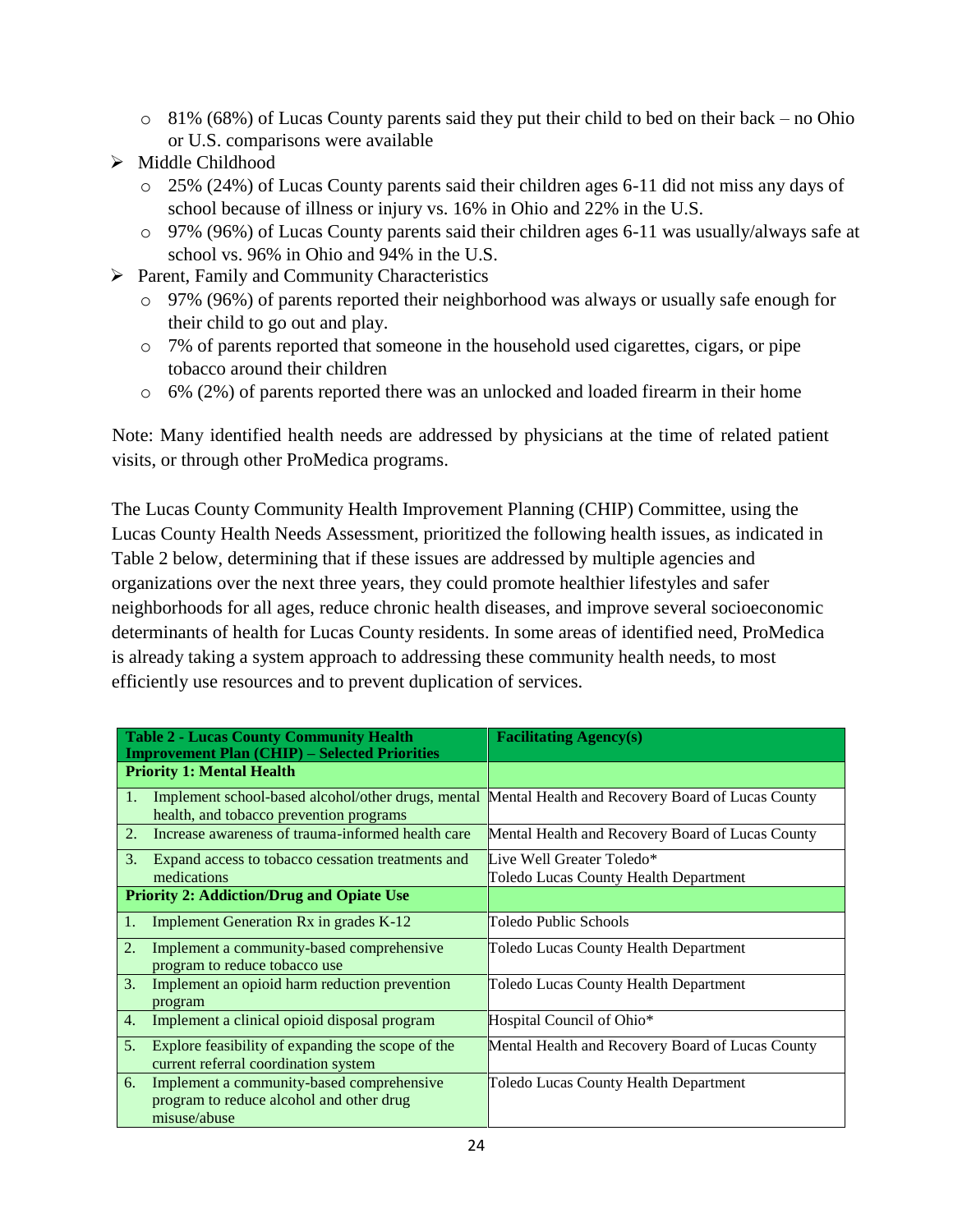| Increase awareness of the Lucas County Opioid<br>Coalition                                                               | <b>Toledo Lucas County Health Department</b>                                                   |  |  |
|--------------------------------------------------------------------------------------------------------------------------|------------------------------------------------------------------------------------------------|--|--|
| <b>Priority 3: Chronic Disease/Obesity</b>                                                                               |                                                                                                |  |  |
| Expand nutrition and physical activity interventions<br>1.<br>in preschool/childcare                                     | Toledo Public Schools (Head Start)                                                             |  |  |
| Expand safe routes to school<br>2.                                                                                       | Live Well Greater Toledo*                                                                      |  |  |
| 3.<br>Implement healthy home environment assessments                                                                     | Toledo-Lucas County Health Department                                                          |  |  |
| 4.<br>Increase school-based active recess and policies                                                                   | Live Well Greater Toledo*                                                                      |  |  |
| <b>Expand nutrition prescriptions</b><br>5.                                                                              | <b>YMCA</b> of Greater Toledo<br>Hospital Council of Northwest Ohio*                           |  |  |
| Increase healthy foods in convenience stores<br>6.                                                                       | Live Well Greater Toledo*<br>Toledo-Lucas County Health Department                             |  |  |
| Increase farmer's markets/stands<br>7.                                                                                   | <b>YMCA</b> of Greater Toledo<br>Toledo-Lucas County Health Department<br>Area Office on Aging |  |  |
| Increase awareness of the Diabetes Prevention<br>8.<br>Program (DDP)                                                     | <b>YMCA</b> of Greater Toledo<br>Toledo-Lucas County Health Department<br>Area Office on Aging |  |  |
| Increase enrollment into the Diabetes Education and<br>9.<br><b>Empowerment Program (DEEP)</b>                           | Area Office on Aging                                                                           |  |  |
| <b>Priority #4 - Maternal and Infant Health/Infant</b><br><b>Mortality</b>                                               |                                                                                                |  |  |
| Increase progesterone treatments                                                                                         | Hospital Council of Northwest Ohio*                                                            |  |  |
| Increase provider counseling with patients about<br>$\overline{2}$ .<br>preconception health and reproductive life plans | Getting to $1*$                                                                                |  |  |
| Increase breastfeeding support at birthing facilities<br>3.                                                              | Hospital Council of Northwest Ohio*                                                            |  |  |
| Increase coordination of home visiting programs<br>4.                                                                    | Getting to $1*$<br>Help Me Grow*                                                               |  |  |
| 5.<br>Increase breastfeeding promotion programs                                                                          | Hospital Council of Northwest Ohio*<br>Help Me Grow*                                           |  |  |
| Implement preconception education interventions<br>6.                                                                    | Getting to $1*$                                                                                |  |  |

An asterisk (\*) above indicates ProMedica has, or participates in, coalitions or community programs addressing these issues, that may include ProMedica corporate financial support that may not be specific to one ProMedica hospital. These hospitals' participation with organizations addressing these county health priority issues may also include financial support. ProMedica hospitals along with many social agencies, schools, faith-based organizations and law enforcement may also be addressing some of these issues that may not be specifically included in these collaborative priority actions. ProMedica is taking a lead in our communities with programs focused on the social determinants of health, specifically focused on food access, job training, and housing.

In Lucas County, cross-cutting, best practice strategies considered for all priorities include: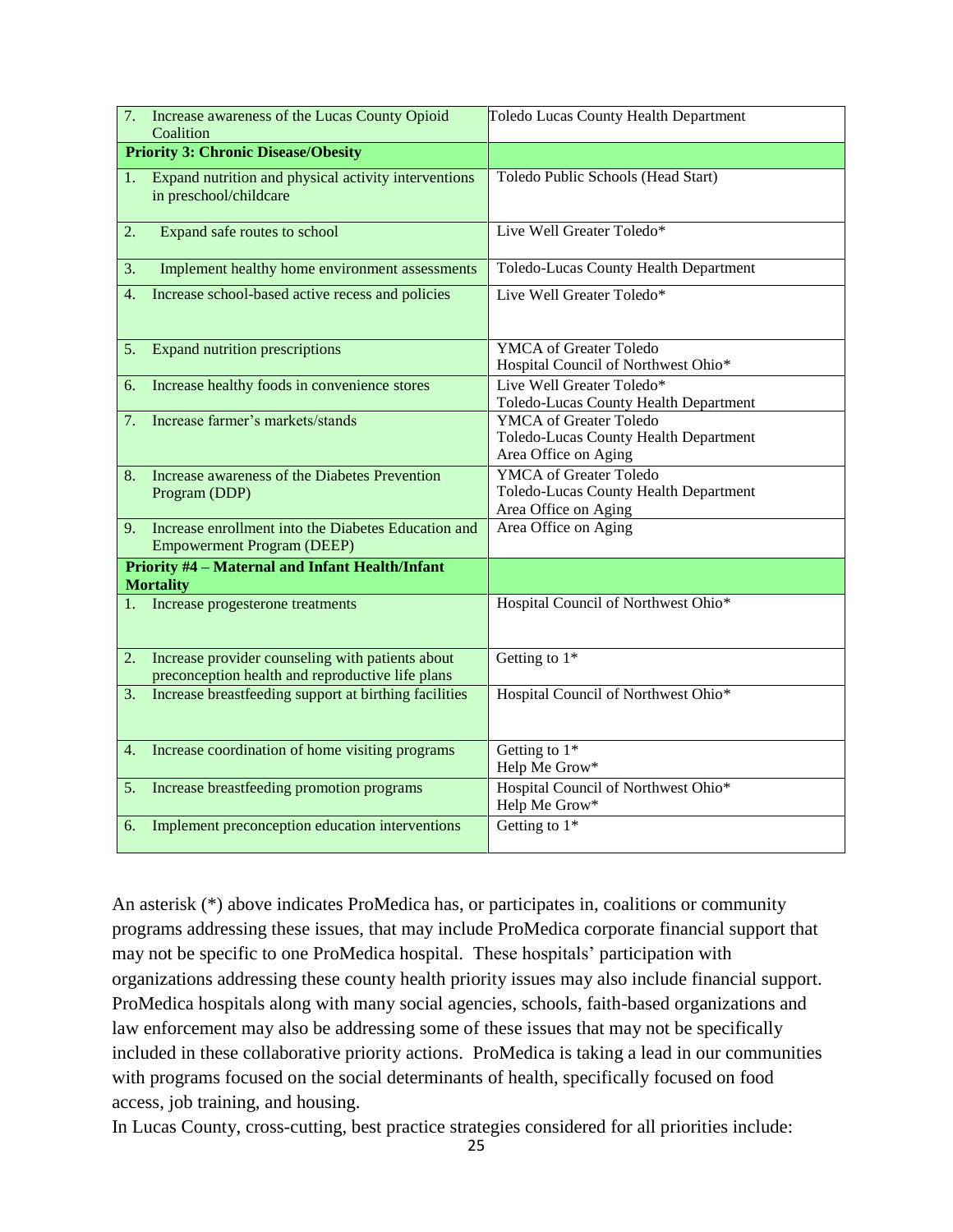School-Based Obesity Prevention Interventions, Complete Streets; Smoke-Free Policies for Multi-Unit Housing; Community Health Workers (CHWs); Cultural Competence Training for Health Care Professionals; Food Insecurity Screening and Referral; PHQ9; Tobacco 21; School Based Health Alliance; and Walk Friendly Communities (Refer to Lucas County CHIP for detail at [http://www.hcno.org.](http://www.hcno.org/)

# **LUCAS COUNTY - HEALTH ISSUES FOR UNINSURED, LOW INCOME AND MINORITY GROUPS**

In Lucas County, primary and chronic disease needs and other health issues of uninsured persons, low-income persons, and minority groups include: healthcare coverage, access and utilization, preventive medicine, women's health, men's health, oral health, health status perceptions, adult weight status, adult tobacco use, adult alcohol consumption, adult drug use, adult sexual behavior, adult mental health, cardiovascular disease, cancer, arthritis, asthma, diabetes, quality of life, social determinants of health, and, environmental conditions. Specific Lucas County assessments were conducted for the Lucas County African American and Hispanic populations for the first time in 2016/2017.

In general, adults with an income less than \$25,000 per year measured worse in most areas of health. The percent of Lucas County adults with an annual household income under \$25,000 measured worse compared to other county groups in the areas of: uninsured, health perception fair/poor, women's health exams (specifically breast exams and pap smears), visiting a dentist in the past year, marijuana use in past 6 months, arthritis (only 65 and over group had higher percent), and, limited in some way. In many other areas this group was high compared to the county. Lucas County adults who were uninsured reported that the reason they were without health care coverage was they lost their job/changed employers (38%), could not afford to pay premiums (28%) and their employee does not offer/stopped offering insurance (20%), their spouse/parent lost their job or changed employers (15%), and they were confused about how to enroll (11%).

The links between economic stability and health status is evident, and progress toward decreasing the rates of the leading chronic health conditions and persistent health disparities can be made by addressing the economic status of Lucas County residents, and the social determinants of health, something ProMedica is committed to assisting.[\(https://www.promedica.org/socialdeterminants/pages/default.aspx\)](https://www.promedica.org/socialdeterminants/pages/default.aspx)

| Table 3 – Health<br><b>Issue</b> | Whites | Latinos | African<br>Americans | <b>Lucas County 2017</b> |
|----------------------------------|--------|---------|----------------------|--------------------------|
| Rate health as fair/poor         | 11%    | 25%     | 20%                  | 14%                      |
| <b>Uninsured</b>                 | 7%     | 10%     | 3%                   | 6%                       |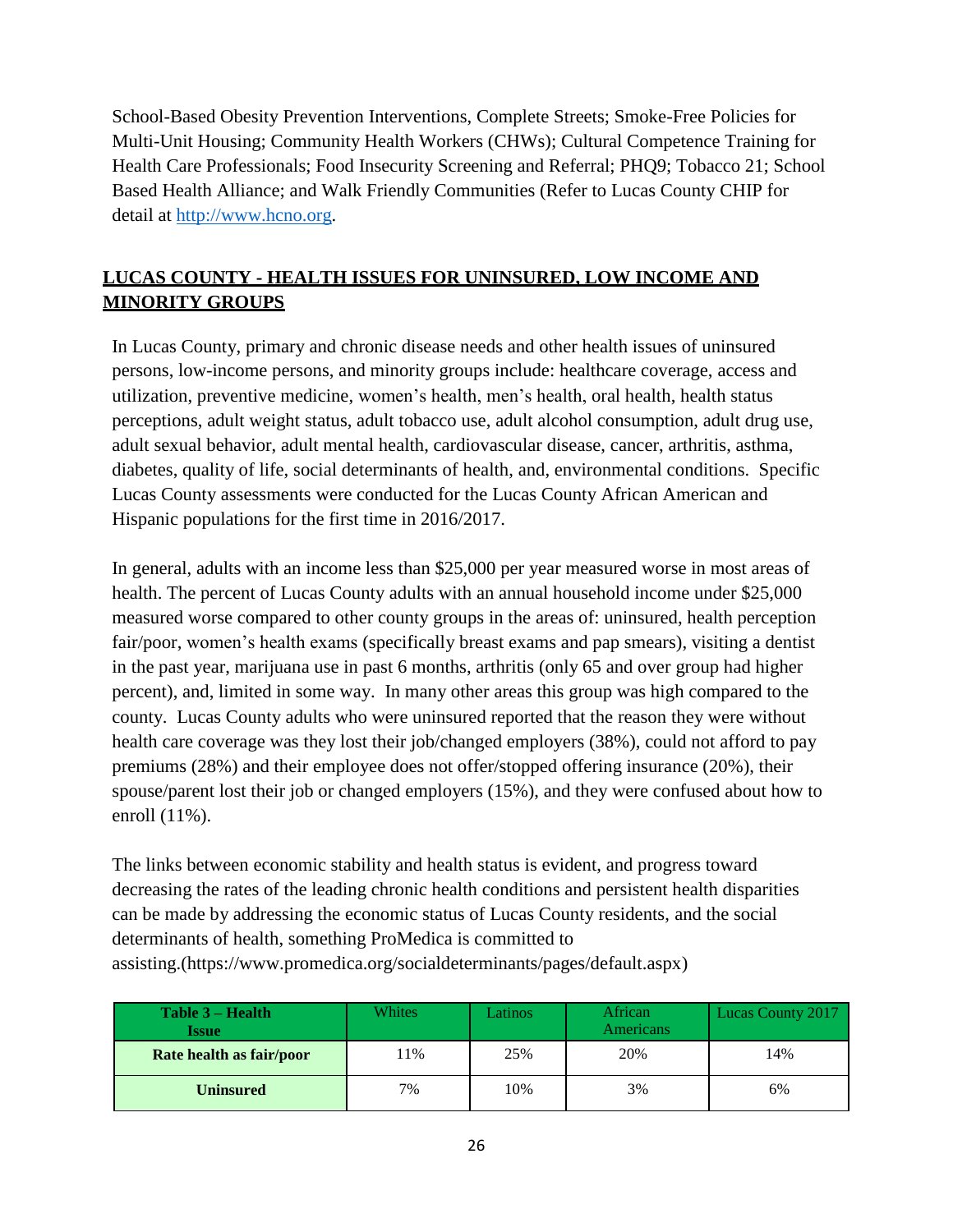| <b>Diagnosed with High Blood</b><br><b>Pressure</b>     | 30% | 33% | 44% | 34% |
|---------------------------------------------------------|-----|-----|-----|-----|
| <b>Diagnosed with High</b><br><b>Cholesterol</b>        | 25% | 17% | 24% | 25% |
| <b>Diagnosed with Diabetes</b>                          | 9%  | 16% | 22% | 12% |
| <b>Diagnosed with Arthritis</b>                         | 23% | 20% | 22% | 23% |
| <b>Diagnosed with Asthma</b>                            | 9%  | 7%  | 14% | 10% |
| <b>Overweight or Obese by BMI</b>                       | 73% | 80% | 85% | 74% |
| <b>Current Smoker</b>                                   | 12% | 26% | 17% | 14% |
| <b>Binge Drank in past month</b>                        | 19% | 41% | 21% | 24% |
| <b>Used Marijuana in the past 6</b><br>months           | 14% | 9%  | 7%  | 12% |
| <b>Misused prescription drugs</b><br>in past 6 months   | 4%  | 6%  | 11% | 6%  |
| Have had a Mammogram in<br>past two years (40 and over) | 74% | 64% | 80% | 75% |
| Have had a Pap Smear in the<br>past three years         | 69% | 69% | 77% | 68% |
| Digital rectal exam in past year                        | 21% | 14% | 7%  | 18% |
| <b>Had more than one</b><br>sexual partner in past year | 9%  | 14% | 26% | 12% |
| <b>Limited in some way</b>                              | 40% | 40% | 56% | 43% |
| Visited a dentist in the past year                      | 74% | 39% | 63% | 66% |
| <b>Have considered</b><br>attempting suicide            | 2%  | 7%  | 2%  | 2%  |

Lucas County African American adults measured worse when compared to Whites, Latinos and Lucas County adults as a whole in the following areas: high blood pressure, diabetes, asthma, obesity, prescription drugs misuse, had more than one sexual partner last year, and limited in some way because of physical, mental or emotional problem.

Lucas County Latino adults measured worse when compared to Whites, African Americans and Lucas County adults as a whole in the following areas: rated their health as fair/poor, uninsured, highest average number of days that physical health not good in past month (7.5), angina, stroke (tied with African Americans), binge drinker, current smoker, had a flu or pneumonia vaccine in past year, had a mammogram in the past two years, visited a dentist in the past year, and seriously considered suicide in the past year.

ProMedica Toledo, Flower, Wildwood Orthopaedic & Spine, and Arrowhead Behavioral Hospitals are part of ProMedica Health System that includes a regional health plan, Paramount, that serves both Medicare and Medicaid patients also contributing to the understanding of core community needs and metrics. By serving a Medicaid population, additional focus and services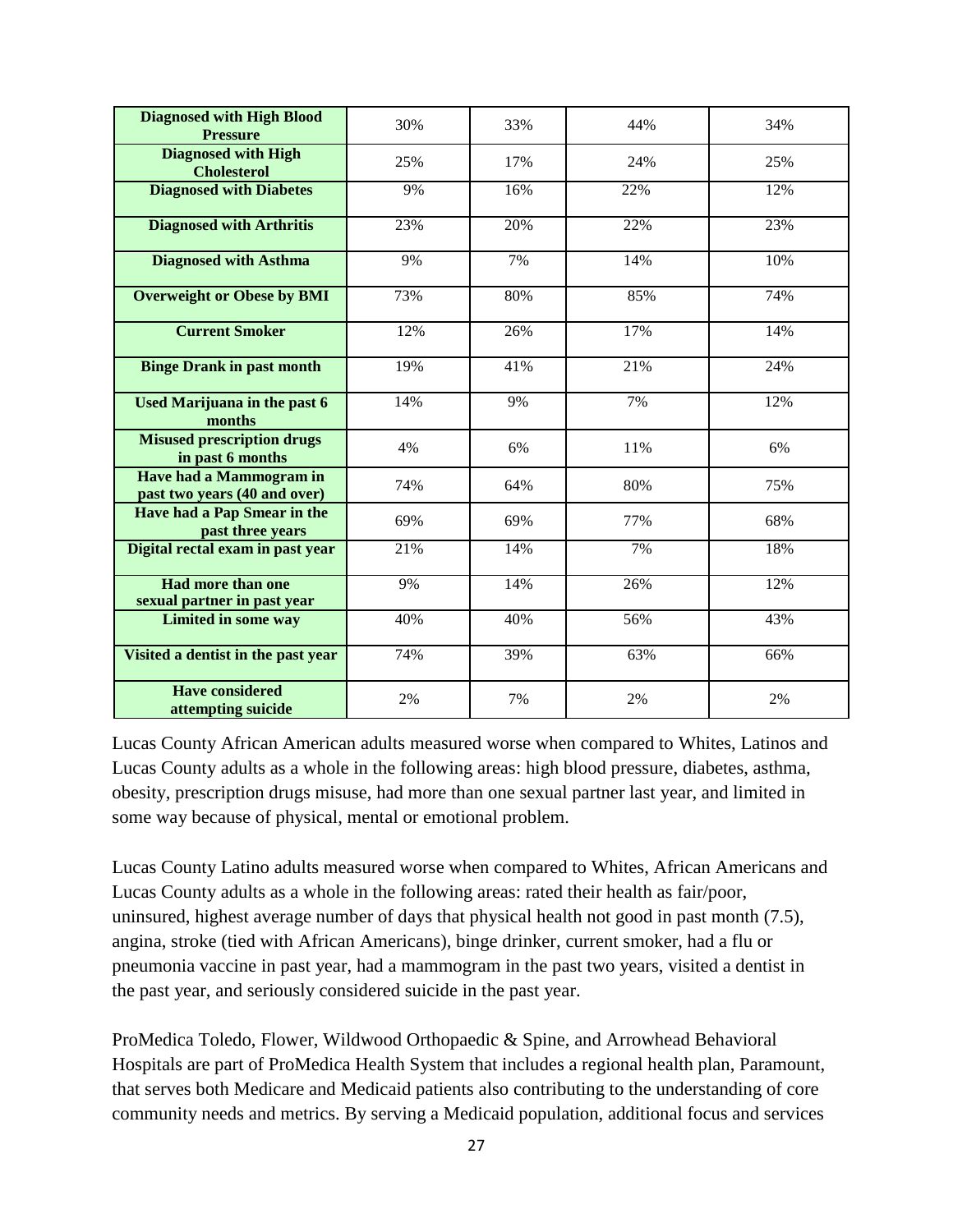are made available for minority and underserved populations. ProMedica, Paramount health plan, the State of Ohio, and ProMedica Toledo and Flower hospitals have made the provision of women's ambulatory services for this population a priority. This includes both obstetrics and gynecology and outreach nurse midwife clinics in partnership with the Toledo Lucas County Health Department and the Pathways HUB, which serves minority and indigent patients in primarily poorer parts of Toledo, Ohio, to address the issue of infant mortality through a systematic approach.

This, and many regional counties' CHIP strategic planning committees concluded that key leadership in the counties should be made aware of the links between economic stability and health status. Most county groups feel progress toward decreasing the rates of the leading chronic health conditions and persistent health disparities can be made by addressing the economic status of residents. ProMedica is taking a lead in our communities with programs focused on the social determinants of health, specifically focused on food access, job training, and housing.

# **LUCAS COUNTY - INFORMATION GAPS**

Although the formal county assessment provided sufficient primary data, some secondary and public health data is relatively outdated (2013-2015) and therefore leaves gaps in measurement about key indicators during the time period. Through the formal MAPP process, gaps were identified in each CHIP initiative, and a resource assessment was developed.

The community needs assessment, historical referral data, and statewide databases provide a rich amount of information to determine the general state of the community. However, the data has limitations, including the age of public health data. Data is not available for all areas of health to evaluate the health needs of some minority and non-English speaking residents.

While local experts and experience supplement statistical data, underlying health beliefs that are at the core of individual health outcomes are thinly identified.

# **VI. PROMEDICA TOLEDO, FLOWER, WILDWOOD ORTHOPAEDIC & SPINE, AND ARROWHEAD BEHAVIORAL HOSPITALS COMMUNITY HEALTH NEEDS ASSESSMENT PROCESS**

ProMedica Toledo, Flower, Wildwood Orthopaedic & Spine Hospitals', and Arrowhead Behavioral Hospital's leadership convened CHNA committees to thoroughly review the county assessment data, select and prioritize key health indicators specific to their demographic, review available resources and gaps in resources, and develop implementation plans to address the specific needs of the population.

Prioritization of health needs in its community was accomplished by the ProMedica Toledo,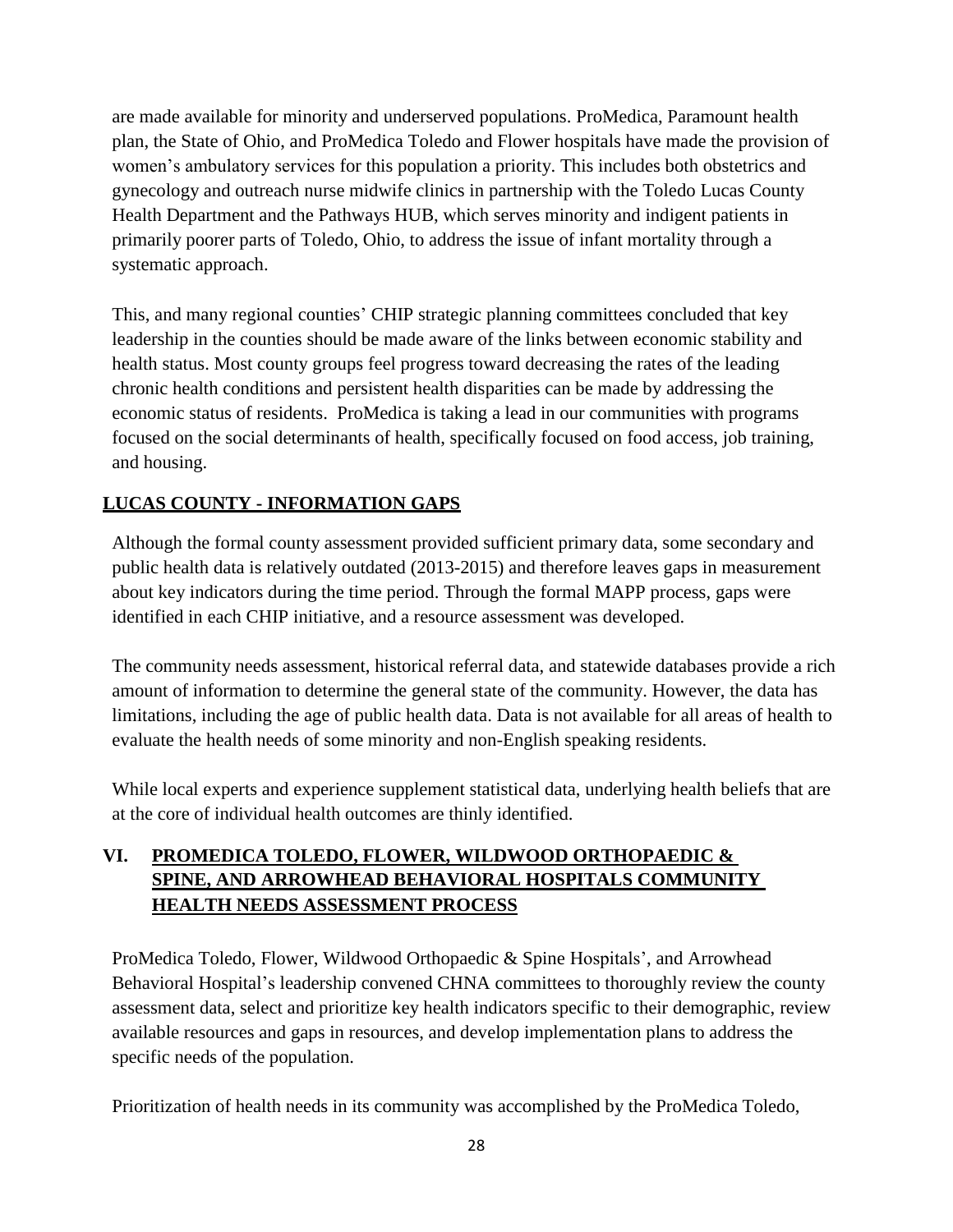Flower, Wildwood Orthopaedic & Spine, and Arrowhead Behavioral Hospitals' CHNA committees that included staff from administration and various areas involved in patient care. The ProMedica Toledo, Flower, Wildwood Orthopaedic & Spine, and Arrowhead Behavioral Hospitals' CHNA committees developed the hospitals' joint CHNA and plans, following the Lucas County CHIP process, through the following steps.

- Review of existing Lucas County primary and secondary data sources
- Review of Lucas County CHIP Plan
- Discussion, selection and ranking of priority health issues for each hospital, separately
- Identification of current community resources which address the priority health issues
- Discussion of gaps in county-level services and programming
- Discussion of effective programs, policies, and strategies to recommend for implementation
- Identification of specific implementation action steps for each of the next three years (2020-2022), and
- Board of Trustee review and approval of the CHNA and three-year plan

Along with state and U.S. data comparisons, key secondary health data considered for the hospital CHNA include the leading causes of death:

| <b>Table 4</b><br><b>Lucas County Leading Causes of Death</b><br>2013-2015 |                   |  |  |
|----------------------------------------------------------------------------|-------------------|--|--|
| 1. Heart Disease                                                           | 26% of all deaths |  |  |
| 2. Cancer                                                                  | 22%               |  |  |
| 3. Chronic Lower Respiratory Diseases                                      | 7%                |  |  |
| 4. Stroke                                                                  | 6%                |  |  |
| 5. Accidents/Unintentional Injuries                                        | 55                |  |  |
| (Source: CDC Wonder 2013-2015)                                             |                   |  |  |

Although some areas of the Lucas County CHIP were not identified as a priority in the ProMedica Toledo, Flower, Wildwood Orthopaedic & Spine, and Arrowhead Behavioral Hospitals' Joint CHNA or implementation plans, ProMedica hospitals participate in many areas of the county plan, as indicated in Table 2, and through various community health coalitions and initiatives, and ProMedica Toledo, Flower, Wildwood Orthopaedic & Spine, and Arrowhead Behavioral Hospitals will focus on the areas of health discussed below.

# **VII. HOSPITAL COMMUNITY HEALTH NEEDS & PRIORITIES**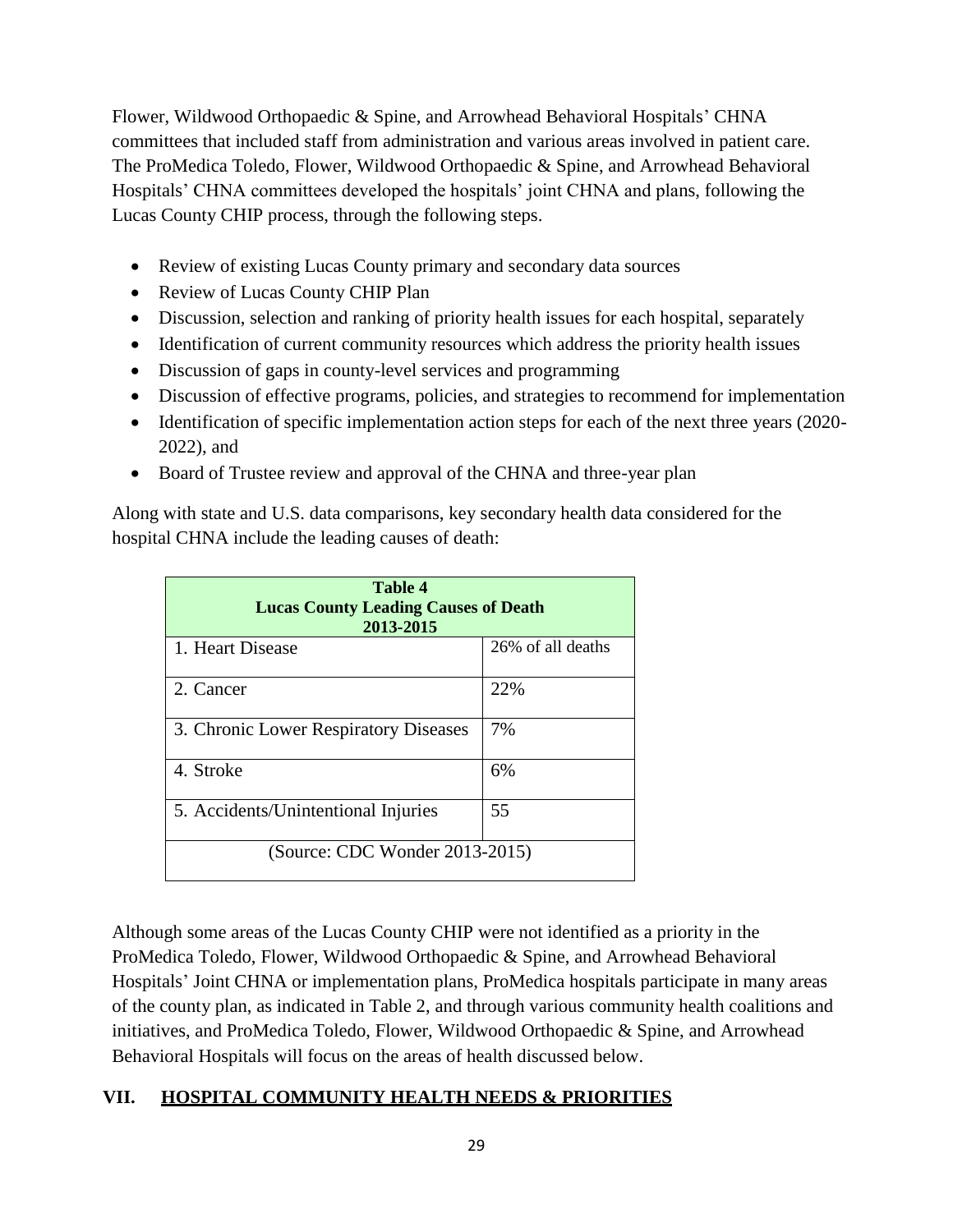As indicated in Table 2, ProMedica is actively involved in many priority health areas identified through the community health improvement plan and participates in Toledo Lucas County CareNet to provide free health care to Lucas County adults and children that are not eligible for public or private healthcare coverage. ProMedica has also contributed funding for dental care for children.

Following a review and discussion of health data and community priorities, as well as organizational and community programs to address these community needs, ProMedica Toledo, Flower, Wildwood Orthopaedic & Spine, and Arrowhead Behavioral Hospitals identified the following priority health needs, listed order of priority, prioritized through ranking methodology, with supporting statistics, as follows (Note: statistics in parentheses are data from previous 2014 and 2011 county health assessments, respectively, to use for comparison and trending):

### **Toledo Hospital CHNA Implementation Plan**

Toledo Hospital determined that the following health needs (in priority order) identified in the CHNA should be addressed in the 2020-2022 CHNA implementation plan, based on the supporting statistics provided below:

# **1. Trauma**

- $\triangleright$  One out of five falls causes a serious injury such as a broken bones or a head injury.
- $\triangleright$  More than one out of four older people fall each year.
- $\geq$  23% (25%, 28%) of Lucas County 9th-12th grade youth had been in a physical fight in the past year vs. 20% in Ohio and 23% in the U.S.; 7% (7%) had been threatened or injured with a weapon on school property in the past year vs. 6% in the U.S.

# **2. Mental Health/Substance Abuse**

- 6% (10%, 8%) of adults misused prescription drugs in the past 6 months
- $\geq$  18% (19%, 26%) of Lucas County 9th -12th grade youth used marijuana in the past month, vs. 21% for Ohio and 22% for the U.S.; 5% of youth had tried marijuana before the age of 13
- $\triangleright$  Five percent (5%) of youth used the following medications that were not prescribed to them or took more than prescribed to feel good or high: Ritalin, Adderall, Concerta, or other ADHD medications (3%); tranquilizers (2%); Codeine, Demerol, Morphine, Percodan or Dilaudid (2%); OxyContin (1%), steroids (1%); Vicodin (1%); Ultram (<1%); Fentanyl  $(<1\%)$ ; and Suboxone or Methadone  $(<1\%)$ .
- $\triangleright$  Youth who misused prescription medications got them in the following ways: a parent gave it to them (41%), a friend gave it to them (28%), bought it from someone else (14%) took it from a friend or family member (9%), bought it from a friend (8%), another family member gave it to them (6%) and the Internet (4%).

# **Flower Hospital CHNA Implementation Plan**

Flower Hospital determined that the following health needs (in priority order) identified in the CHNA should be addressed, based on the supporting statistics provided below: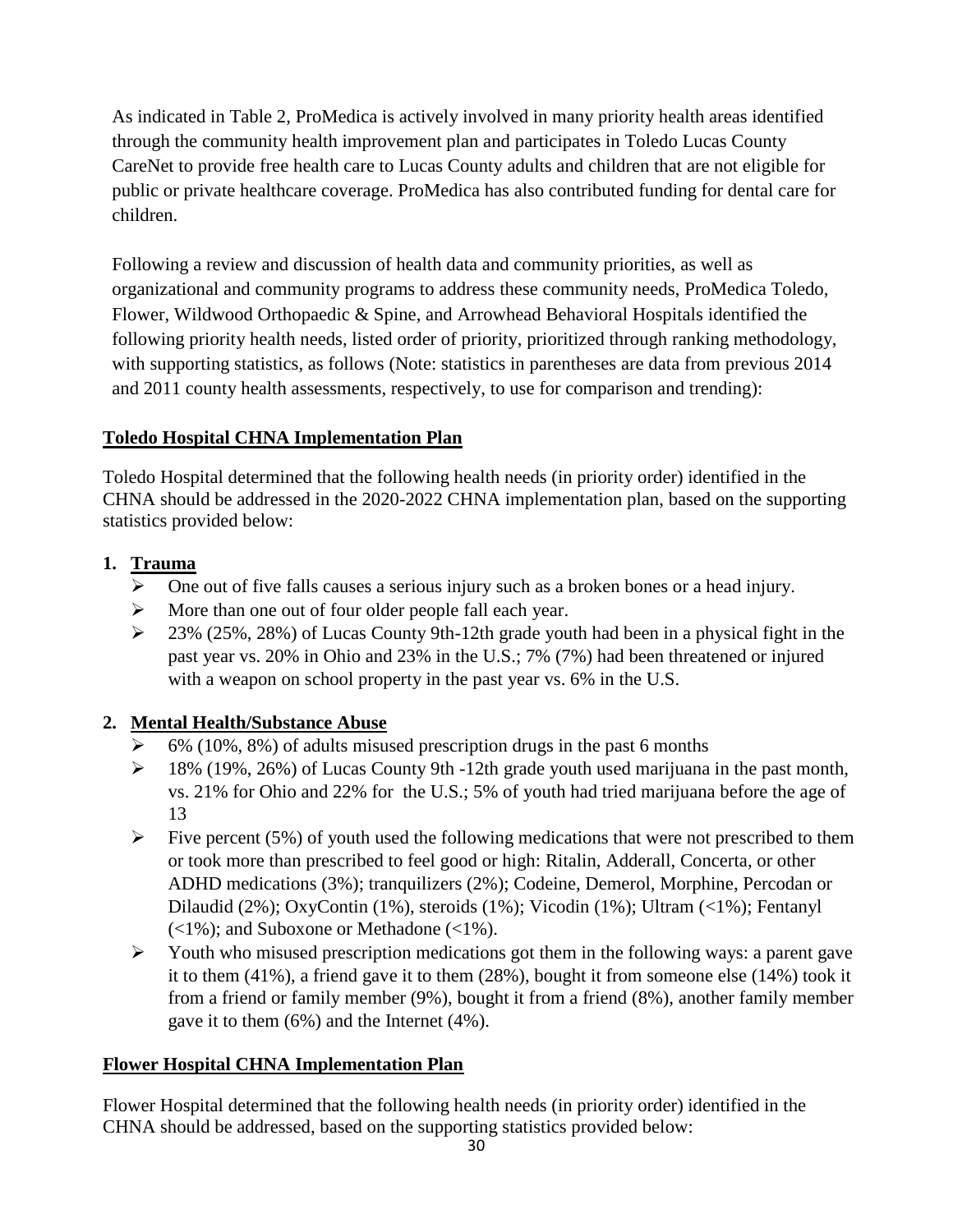# **1. Mental Health**

- $\geq 14\%$  (18%, 16%) of Lucas County 9th-12th grade youth had seriously considered attempting suicide in the past year vs. 14% in Ohio and 18% in the U.S.
- $\geq$  8% (8%, 4%) of Lucas County 9th-12th grade youth had attempted suicide in the past year vs. 6% in Ohio and 9% in the U.S.
- $\geq$  35% (38%, 43%) of Lucas County 9th-12th grade youth were bullied in the past year no data was available for Ohio or the U.S.

# **2. Cancer**

- $\geq 13\%$  (10%, 11%) of Lucas County adults were diagnosed with cancer at some point in their lives
- $\triangleright$  Cancer was the second leading cause of death in the county with lung cancer the leading cause of cancer deaths (Source: ODH Data Warehouse, 2013-2015)
- $\geq 18$  % of Lucas County males had a digital rectal exam in the past year. Prostate Cancer accounted for 9% of all cancer deaths in Lucas County from 2011-2015.
- $\triangleright$  Breast Cancer accounted for 14% of all cancer diagnosis in Lucas County. 56% of women over the age of 40 had a mammogram in the past year. If detected early, the 5-year survival rate for breast cancer is 98%.

# **Wildwood Orthopaedic & Spine Hospital CHNA Implementation Plan**

Wildwood Orthopaedic & Spine Hospital determined that the following health needs (in priority order) identified in the CHNA should be addressed in the 2020-2022 CHNA implementation plan, based on the supporting statistics provided below:

# **1. Hunger**

 $\triangleright$  In the past 30 days, 16% of adults were concerned about having enough food for themselves and their family, at the highest risk are those with incomes less than \$25,000.

# **2. Obesity**

- $\triangleright$  In 2016, Four percent (4%) of adults ate 5 or more servings of fruits and vegetables per day; 24% ate 3 to 4 servings; 62% ate 1 to 2 servings; and 10% ate 0 servings of fruits and vegetables per day.
- $\triangleright$  One-fifth (20%) of adults did not participate in any physical activity in the past week, including 2% who were unable to exercise
- $\triangleright$  In 2017, almost three-fourths (74%) of Lucas County adults were either overweight (38%) or obese (36%) by Body Mass Index (BMI).

# **Arrowhead Behavioral Hospital CHNA Implementation Plan**

The board of trustees of Arrowhead Behavioral Health has determined that the following health needs (in priority order) identified in the CHNA should be addressed in the 2020-2022 CHNA implementation plan, based on the supporting statistics provided below:

# **1. Substance Abuse**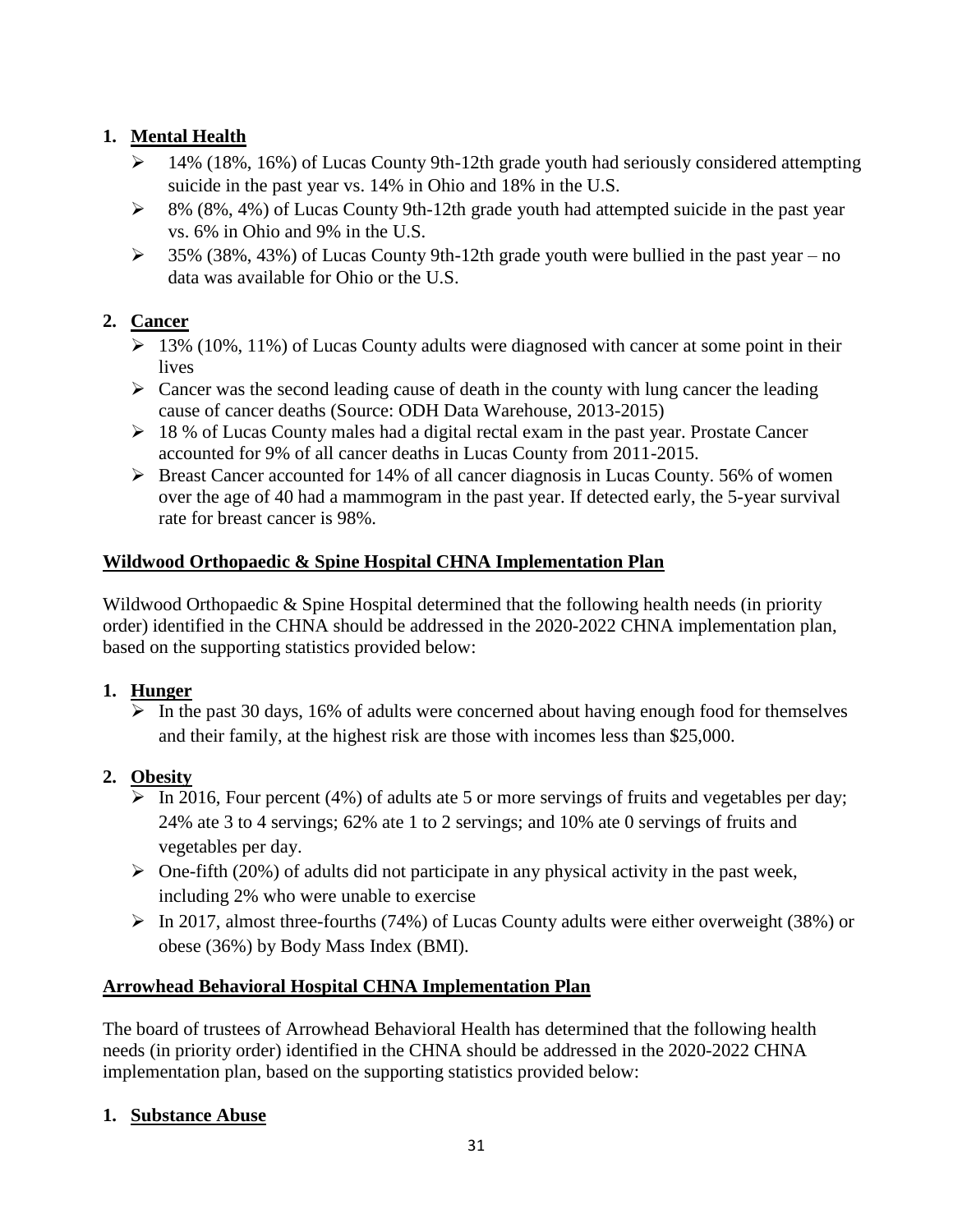- $\triangleright$  Heroin/Opioid overdoses and deaths in Lucas County were reported as follows per media outlets, there are 3 overdoses per week in Lucas County.
- $\triangleright$  Lack of capacity of detox services and inpatient detox beds.

### **2. Mental Health**

- $\geq 2\%$  (3%, 3%) of Lucas County adults considered attempting suicide in the past year
- $\geq 43\%$  (47%) of Lucas County adults are limited is some way because of physical, mental or emotional problem

As a ProMedica member hospital, ProMedica Toledo, Flower, Wildwood Orthopaedic & Spine, and Arrowhead Behavioral Hospitals are represented and are participating in the execution of the community-wide community benefit plans by working with Healthy Lucas County and other organizations and coalitions in the community who are addressing health-related issues (see Table 2). The Toledo Lucas County Health Department provided feedback for the hospitals' CHNA and implementation plans, to confirm these plans from a community health expert perspective.

# **VIII. PROMEDICA TOLEDO, FLOWER, WILDWOOD ORTHOPAEDIC & SPINE, AND ARROWHEAD BEHAVIORAL HOSPITALS – COMMUNITY UNMET NEEDS, GAPS AND RESOURCE ASSESSMENT**

ProMedica Toledo, Flower, Wildwood Orthopaedic & Spine, and Arrowhead Behavioral Hospitals **did not address all of the needs identified in the most recently conducted Lucas County Community Health Assessment** as these areas either go beyond the scope of the hospital or are being addressed by, or with, other organizations in the community. To some extent, resource restrictions do not allow the hospital to address all of the needs identified through the health assessment, but most importantly to prevent duplication of efforts and inefficient use of resources as many of these issues are addressed by other community organizations and coalitions. Table 2 indicates many of the community wide organizations and coalitions addressing the prioritized county strategic plan issues. ProMedica participates with many of these organizations and coalitions through representation and/or funding.

Although community organizations, schools and faith-based organizations may have internal programs that are not known widely, the following areas were identified as not having specific programs to address these issues in the larger community: underage drinking, binge drinking, youth carrying weapons, youth who purposefully hurt themselves, youth violence at school, youth violence in neighborhoods, youth marijuana use, and delaying first sexual intercourse. Due to the size of the greater Toledo community, it is difficult to inventory all resources and gaps, even with the input of multiple organization and individuals.

With that being said, ProMedica Toledo, Flower, Wildwood Orthopaedic & Spine, and Arrowhead Behavioral Hospitals maintains awareness of the primary health issues identified for the county, and demonstrate a willingness to partner as needed on these endeavors. While many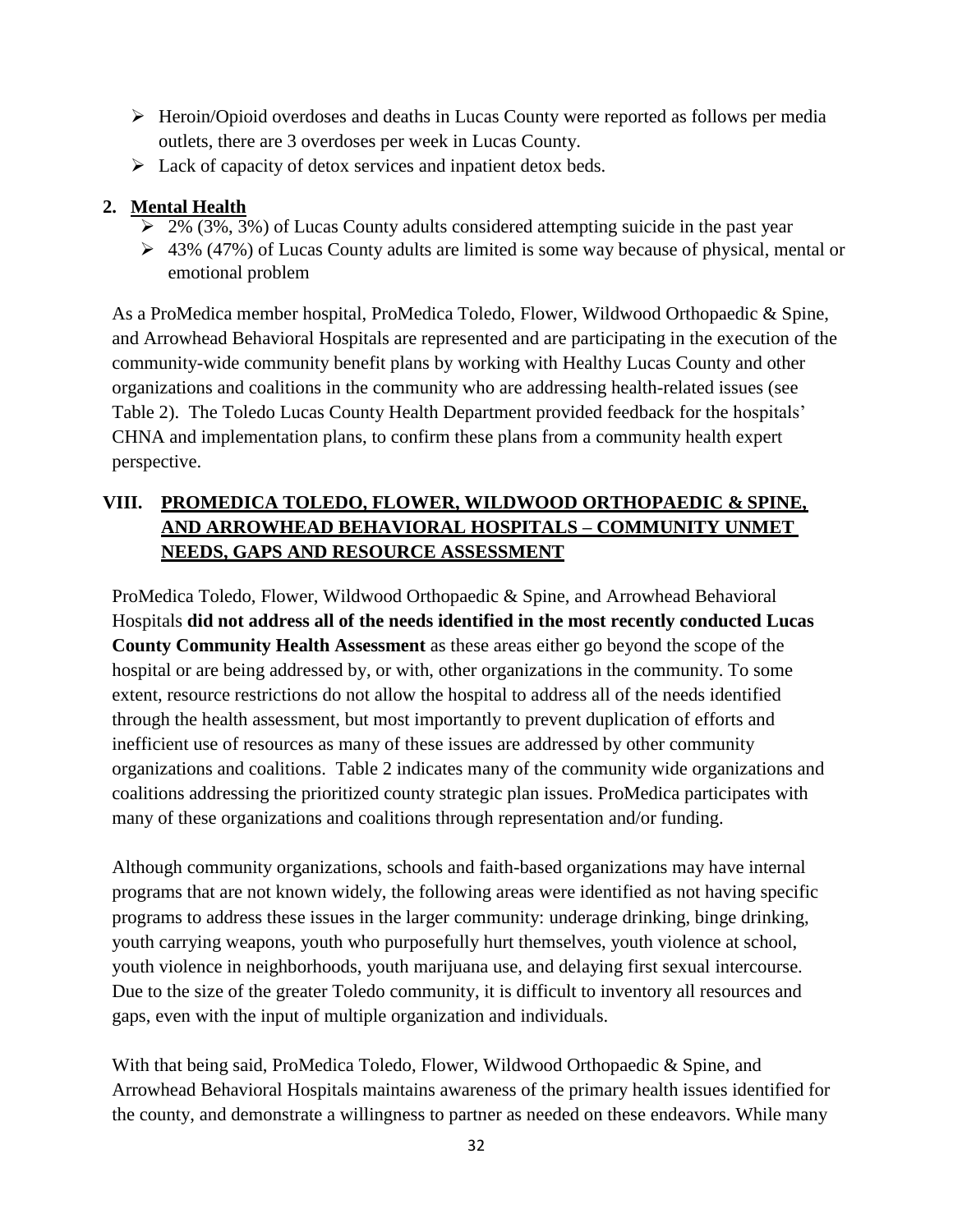of these issues are best handled by organizations specifically targeted to the problem area, the hospitals participate with many of these coalitions through representation, funding, or a combination of both. Table 2 lists the community wide organizations and coalitions addressing the prioritized Lucas County strategic plan health needs.

# **IX. PROMEDICA TOLEDO, FLOWER, WILDWOOD ORTHOPAEDIC & SPINE, AND ARROWHEAD BEHAVIORAL HOSPITALS - IMPLEMENTATION STRATEGY SUMMARY**

In 2019, ProMedica Toledo, Flower, Wildwood Orthopaedic & Spine, and Arrowhead Behavioral Hospitals commenced with their CHNA strategic planning process, whereby they analyzed and discussed data, selected and prioritized focus areas for each hospital-based CHNA implementation plans, reviewed resources and gaps in resources, and developed hospital-based implementation plans, including annual goals, taking into consideration county strategic plan, as well as alignment with the Ohio State Health Assessment and Healthy People 2020. No community feedback was received on the previous CHNA posted on the ProMedica website. ProMedica Toledo, Flower, Wildwood Orthopaedic & Spine, and Arrowhead Behavioral Hospitals identified the following health priorities, listed in order of priority:

### **Toledo Hospital**

- 1. Trauma
- 2. Mental Health/Substance Abuse

# **Flower Hospital**

- 1. Mental Health
- 2. Cancer

# **Wildwood Orthopaedic & Spine Hospital**

- 1. Hunger
- 2. Obesity

# **Arrowhead Behavioral Health**

- 1. Substance Abuse
- 2. Mental Health

In addition to the above hospital specific strategies, the hospitals will continue to collaborate with Healthy Lucas County to support its CHIP initiatives.

To achieve maximum impact, ProMedica Toledo, Flower, Wildwood Orthopaedic & Spine, and Arrowhead Behavioral hospitals will continue to collaborate with community organizations that share commitments to a healthier region. Collaborations include participation, gifts, in kind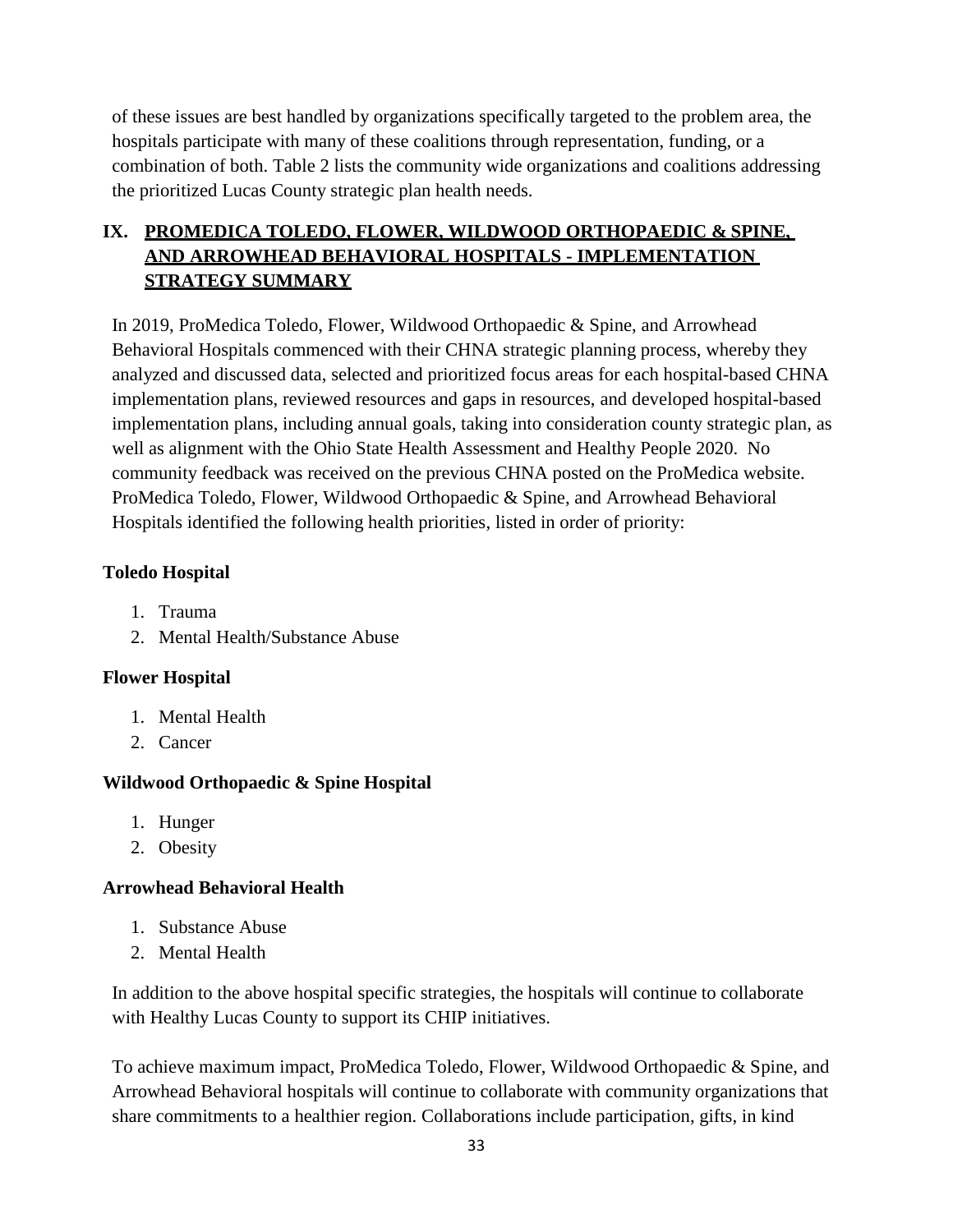support, and coordinated interventions. The hospitals also provide charitable funding for various community programs and help organize volunteers and fund raising for community charities.

The implementation plans for these priorities include specific programs and measurements that will occur annually and progress will be reported at least annually to hospitals' leadership and the Board of Trustees. As stated above, these ProMedica hospitals will not address all of the needs identified in the most recently conducted Lucas County Community Health Assessment as these areas either go beyond the scope of the hospitals or may be addressed by, or with, other organizations in the community. To some extent limited resources do not allow hospitals to address all of the needs identified through the health assessment, but most importantly to prevent duplication of efforts and inefficient use of resources as many of these issues are addressed with, or by, other community agencies and coalitions across Lucas County. Many health issues are addressed by physicians at a related patient visit.

Following approval of ProMedica Toledo, Flower, Wildwood Orthopaedic & Spine, and Arrowhead Behavioral hospitals' CHNA and implementation plans by the respective hospital board of trustees, the execution of the implementation action plans will be initiated in 2020, with some programs already in place.

**Annual inclusion of a community benefit section in operational plans** is reflected in the ProMedica strategic plan that is reviewed and approved by the Board of Trustees and monitored and reported to hospital leadership. As part of the annual strategic planning and budgeting process, the adoption of a budget for provision of services that address the needs identified in the needs assessment is inherent in the hospital budget and approved by ProMedica Metro Hospital Board of Trustees, and Arrowhead Behavioral Hospital Board of Trustees. The 2019 Joint Community Health Needs Assessment and 2020-2022 Implementation Plan was approved and adopted by the ProMedica Metro Board of Trustees on November 12, 2019, and the Arrowhead Behavioral Hospital Board of Trustees before December 31, 2019.

# **X. ACCESS TO PROMEDICA TOLEDO, FLOWER, WILDWOOD ORTHOPAEDIC & SPINE, AND ARROWHEAD BEHAVIORAL HOSPITALS JOINT COMMUNITY RESOURCE ASSESSMENT AND OTHER RESOURCES**

**The ProMedica Toledo, Flower, Wildwood Orthopaedic & Spine, and Arrowhead Behavioral Hospitals Joint Community Health Needs Assessment is widely available in printable (pdf) form to the public on the hospital websites at**: [https://www.promedica.org/Pages/about](https://www.promedica.org/Pages/about-us/default.aspx)[us/default.aspx](https://www.promedica.org/Pages/about-us/default.aspx) (for ProMedica Toledo, Flower, Wildwood Orthopaedic & Spine Hospitals) and https://www.arrowheadbehavioral.com (for Arrowhead Behavioral Hospital).

The Lucas County Community Health Assessment and Community Health Improvement Plan as well as other regional county health assessments and plans, may be found on the Hospital Council of Northwest Ohio website: <http://www.hcno.org/community-services/community-health-assessments/>